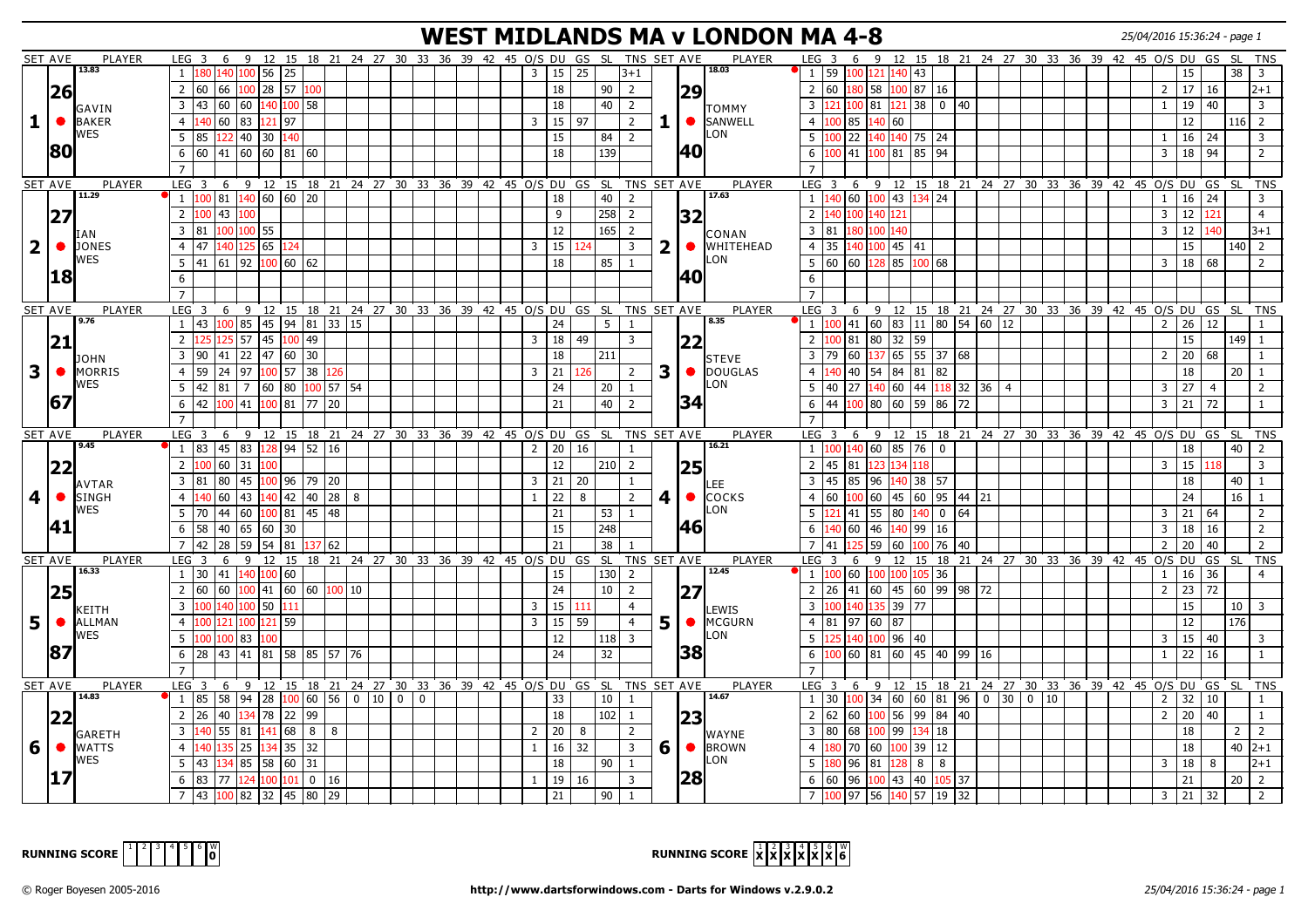## **WEST MIDLANDS MA v LONDON MA 4-8** 25/04/2016 15:36:26 - page 2

| 9 12 15 18 21 24 27 30 33 36 39 42 45 0/S DU<br>9 12 15 18 21 24 27 30 33 36 39 42 45 0/S DU GS<br>9.56<br>8.01<br>45 100 60 39 55 45 59<br>45<br>134 140 48<br>$0 \mid 34$<br>3<br>21<br>34<br>100<br>3<br><sup>1</sup><br>21<br>1<br>16<br>2   60   68<br>140 140 77<br>100 100 57<br>140 68<br>36<br>36<br>3<br>15<br>2<br>$\mathbf{1}$<br> 25<br> 23<br> 60   83   81   75   60<br>22<br>3 45 100 84 81 59 39 20 33<br>24<br>3<br>$102$ 30 10<br>  10<br>$\mathbf{1}$<br>$\mathbf{1}$<br>LEWIS<br>GENE<br>$\overline{\mathbf{z}}$<br>7<br>60 60 $140$ 96 65 60 20<br>$\bullet$<br>121 100 100 45 65 43<br>19<br>20<br>18<br>● VENES<br>$\overline{4}$<br>$\mathbf{1}$<br>$\mathbf{1}$<br>$\overline{4}$<br>HILL<br>WES<br>_ON<br>5<br>-5<br> 69<br> 37<br>6<br>6<br>$\overline{7}$<br>$\overline{7}$<br><b>PLAYER</b><br>6 9 12 15 18 21 24 27 30 33 36 39 42 45 O/S DU GS SL TNS SET AVE<br><b>PLAYER</b><br>6 9 12 15 18 21 24 27 30 33 36 39 42 45 0/S DU GS SL<br>SET AVE<br>LEG <sub>3</sub><br>LEG <sub>3</sub><br>12.20<br>8.41<br>$1 \mid 24 \mid 41 \mid 100 \mid 60 \mid 140 \mid 96 \mid 20 \mid 10$<br>10 <sup>1</sup><br>$\vert 100 \vert 60 \vert 36 \vert 48 \vert 47 \vert 10$<br>$22 \mid 10$<br>24<br>$\overline{2}$<br>$1 \vert 140 \vert 60$<br>$\mathbf{1}$<br>140 140 140 57 24<br>$\mathbf 0$<br>15<br>$\overline{2}$<br>$\vert$ 15<br>24<br>3<br>$\overline{2}$<br>00 83<br>140 100<br>25<br>$\overline{3}$<br> 23<br>180 59<br>42<br>$140$ 40 40<br>17<br>3 60<br>41 45 96 95<br>15<br>3<br>$2^{\circ}$<br>40<br>$2 + 1$<br>SPENCER<br><b>MARK</b><br>8<br> 23 36<br>8<br>$\bullet$ ELLIS<br>24<br>CRADDOCK<br>81  99  81  24  30  94  56  36<br>$2^{\circ}$<br>97<br>86<br> 48  60  21  46  57  27<br>$\bullet$<br>$\overline{4}$<br>$\overline{4}$<br>WES<br>_ON<br>140   59   <mark>100</mark>   60   90   44   8<br>5<br>19<br>8<br>$\overline{2}$<br>5<br>81<br>140 45 121 94 10<br>18<br>1<br> 46<br>34<br>6<br>6<br>$\overline{7}$<br>$\overline{7}$<br>PLAYER<br>TNS SET AVE<br><b>SET AVE</b><br>6 9 12 15 18 21 24 27 30 33 36 39 42 45 0/S DU GS SL<br><b>PLAYER</b><br>LEG <sub>3</sub><br>9 12 15 18 21 24 27 30 33 36 39 42 45 0/S DU<br>LEG <sub>3</sub><br>6<br>GS<br>12.20<br>14.60<br>135 81<br>1   60   60<br>12<br>165<br>1 60<br>180 140 89 32<br>13<br>32<br>-1<br>$\mathbf{1}$<br>$100$ 95 81 60 40<br>$\overline{2}$<br>l 85<br>18<br>40<br>100 60 60 60<br>$\overline{2}$<br>$17$ 41<br>$\overline{2}$<br>180 41<br> 26 <br>1<br> 26<br>95 45 97<br>127<br>43 75 140 55 48<br>20<br>48<br>$\overline{3}$<br>26 66<br>45<br>18<br>$\overline{3}$<br>81<br>l 59<br>$\overline{2}$<br><b>NICK</b><br>CHRIS<br>9<br>180 83<br>140 24<br>16<br>9<br>41<br>60 60 140 46<br>15<br>• FULLWELL<br>66<br>8<br>8<br>$\bullet$<br><b>ISTEVENS</b><br>$\overline{4}$<br>$\mathbf{1}$<br>$2 + 1$<br>$\overline{4}$<br><b>WES</b><br>.ON<br>5<br>66<br>43<br>L25 77<br>50<br>18<br>50<br>$\overline{2}$<br>-5<br>58 97 30 59 55<br>18<br>140<br>$\overline{3}$<br>81<br> 28<br>1661<br>100 41<br>100 100 90<br>90<br>100 100 51<br>15<br>6<br>70<br>18<br>3<br>6<br>140   24<br>3<br>45 76<br>99<br>$\overline{7}$<br>57   41   59<br>20<br>$\overline{7}$<br>26<br>18<br>60  <br> 44<br>59<br>81<br>100<br>74<br>2<br>-1<br>TNS SET AVE<br>SET AVE<br><b>PLAYER</b><br>12<br>15<br>18 21 24 27 30 33 36 39 42 45 0/S DU<br>GS SL<br><b>PLAYER</b><br>9<br><sup>12</sup><br>15 18 21 24 27 30 33 36 39 42 45 0/S DU<br>$\mathsf{GS}$<br>LEG<br>3<br>6<br>9<br>LEG<br>6<br>10.83<br>8.40<br>$1 \mid 60 \mid 44 \mid 57 \mid 60 \mid 21$<br>159<br>$100$ 60 180 40 40<br>$\overline{2}$<br>17<br>18<br>1 81<br>40<br>100<br>1<br>123 73<br>15<br>24<br>$140$ 85 96 40<br>$16 \mid 40$<br>100 81<br>100<br>$\overline{\mathbf{3}}$<br>2 97 43<br> 25<br>$\overline{2}$<br>$\mathbf{1}$<br> 29<br>15<br>16<br>3 40<br>$140$ 59 56 81<br>$\overline{3}$<br> 41 <br>180<br>$100$ 8<br>32<br>32<br>$3 + 1$<br>140<br>$\mathbf{1}$<br>CHRISTOPHER<br><b>STEVEN</b><br>10 • MASON<br>12<br><b>10 •</b><br>4 95<br>140 140 86 40<br>$13 \mid 40$<br>$\overline{4}$<br>100 81<br>60<br> 41<br>219<br>FERGUSON<br>1<br>1<br>WES<br>.ON<br>$140$ 42 58 82 32<br>16<br> 45  97  97  85  38  58<br>$2 \mid 20 \mid 58$<br>5<br>  50   81<br>21<br>$5 \vert 81$<br>$\mathbf{1}$<br> 45<br> 38<br>6<br>6<br>$\overline{7}$<br>$\overline{7}$<br>SET AVE<br>PLAYER<br>LEG <sub>3</sub><br>9<br>12 15 18 21 24 27 30 33 36 39 42 45 0/S DU GS SL<br>TNS SET AVE<br><b>PLAYER</b><br>LEG <sub>3</sub><br>6<br>9 <sub>12</sub><br>15 18 21 24 27 30 33 36 39 42 45 0/S DU GS<br>6<br>17.53<br>16.58<br>$\overline{25}$<br>$60$ 55 62 40<br>$\overline{23}$<br>40<br>96 59 56<br>$\sqrt{81}$<br><sup>1</sup><br>41<br>$100$ 43<br>$\overline{2}$<br>44<br>21<br>100<br>40<br>1<br>-1<br>60 60 134 55<br>$18\,$<br>97<br>43 43<br>45 100 140<br>$\overline{3}$<br>18 130<br> 27<br>2<br>35 60<br>2 <sup>1</sup><br>L30<br>-1<br> 23<br>25<br>15<br>17<br>34<br>$\overline{3}$<br>83<br>100 <sub>1</sub><br>83<br>140   70<br>$\overline{2}$<br>$\overline{3}$<br>40 100 60 140 27 34<br>$\overline{2}$<br><b>SHAUN</b><br><b>TONY</b><br> 11 <br>13 16<br><b>11 •</b><br>140 100 60 27<br>12<br>CARROLL<br>$140$ 71 16<br>3<br>$\overline{4}$<br>140 134<br>HAMIT<br>$\overline{4}$<br>$\mathbf{1}$<br>WES<br>LON<br>  82   134   43   25<br>20<br>25<br>$\overline{2}$<br> 95  133  40   18   34<br>21<br>5<br>60 57<br>100<br>$\overline{2}$<br>5<br> 41<br>00 <sup>1</sup><br> 77<br>95<br>180 140 131 42 8<br>13<br>60 45 26 83<br>6<br>8<br>$3 + 1$<br>6<br>12<br>$\mathbf{1}$<br>$\overline{7}$<br>160<br>40<br>21<br>10<br>$1 + 1$<br>$\overline{7}$<br>100 41<br>21<br>96<br>65<br>50 10<br>$\overline{3}$<br>81<br>44 25 39<br><b>SET AVE</b><br><b>PLAYER</b><br>LEG <sub>3</sub><br>9<br>12 15 18 21 24 27 30 33 36 39 42 45 0/S DU<br><b>GS</b><br><b>SL</b><br>TNS SET AVE<br><b>PLAYER</b><br>6<br>9<br>12 15 18 21 24 27 30 33 36 39 42 45 O/S DU GS<br>6<br>LEG <sub>3</sub><br>10.66<br>9.21<br>60<br>121   85<br>3   18   73<br>$100$ 59 98 60<br>15<br>$1 \mid 81 \mid 81$<br>73<br>1 60<br>1<br>60 26<br>$140$ 60 85<br>15<br>$\overline{2}$<br>43 97<br>46 140<br>$17 \mid 40$<br>$\overline{2}$<br>130 <br>$\mathbf{1}$<br>135 40<br>$\overline{2}$<br> 24<br> 23<br>27<br>26<br> 60   81<br> 60  45  60  81  40  49  17<br>8<br> 77  81  28  20   0  10  10<br>$\overline{2}$<br>10<br>$\overline{3}$<br>$\overline{\mathbf{3}}$<br>80 95<br>MICHAEL<br>NICKY<br>$ 12 $ $\bullet$ BAKER<br>12I ●<br>60 60 80<br>$100$ 20<br>  20   20<br> 41  75  59  58  50<br>21<br>$\overline{4}$<br>81<br>100<br>$2^{\circ}$<br><b>TURNER</b><br>25 83<br>$\overline{2}$<br>$\overline{4}$<br>WES<br>LON<br>19<br>$\overline{3}$<br>76 49<br>5<br>95<br>140 30<br>18 18<br>18<br>5<br>40<br> 90  85<br>18<br>100 l<br>121<br>100<br>$\mathbf{1}$<br> 10<br><b>66</b><br>$\boxed{47}$ 55 120 43 98<br>  60   24   125   140   60   60   32<br>$2^{\circ}$<br> 20 <br>32<br>$\overline{2}$<br>$6$ 55 43<br>21<br>6 | SET AVE | PLAYER |                | LEG <sub>3</sub> | 6 |  |  |  |  |  |  |  | GS SL | TNS SET AVE |  | PLAYER | LEG <sub>3</sub> | 6 |  |  |  |  |  |  |           | <b>SL</b>       | <b>TNS</b>              |
|---------------------------------------------------------------------------------------------------------------------------------------------------------------------------------------------------------------------------------------------------------------------------------------------------------------------------------------------------------------------------------------------------------------------------------------------------------------------------------------------------------------------------------------------------------------------------------------------------------------------------------------------------------------------------------------------------------------------------------------------------------------------------------------------------------------------------------------------------------------------------------------------------------------------------------------------------------------------------------------------------------------------------------------------------------------------------------------------------------------------------------------------------------------------------------------------------------------------------------------------------------------------------------------------------------------------------------------------------------------------------------------------------------------------------------------------------------------------------------------------------------------------------------------------------------------------------------------------------------------------------------------------------------------------------------------------------------------------------------------------------------------------------------------------------------------------------------------------------------------------------------------------------------------------------------------------------------------------------------------------------------------------------------------------------------------------------------------------------------------------------------------------------------------------------------------------------------------------------------------------------------------------------------------------------------------------------------------------------------------------------------------------------------------------------------------------------------------------------------------------------------------------------------------------------------------------------------------------------------------------------------------------------------------------------------------------------------------------------------------------------------------------------------------------------------------------------------------------------------------------------------------------------------------------------------------------------------------------------------------------------------------------------------------------------------------------------------------------------------------------------------------------------------------------------------------------------------------------------------------------------------------------------------------------------------------------------------------------------------------------------------------------------------------------------------------------------------------------------------------------------------------------------------------------------------------------------------------------------------------------------------------------------------------------------------------------------------------------------------------------------------------------------------------------------------------------------------------------------------------------------------------------------------------------------------------------------------------------------------------------------------------------------------------------------------------------------------------------------------------------------------------------------------------------------------------------------------------------------------------------------------------------------------------------------------------------------------------------------------------------------------------------------------------------------------------------------------------------------------------------------------------------------------------------------------------------------------------------------------------------------------------------------------------------------------------------------------------------------------------------------------------------------------------------------------------------------------------------------------------------------------------------------------------------------------------------------------------------------------------------------------------------------------------------------------------------------------------------------------------------------------------------------------------------------------------------------------------------------------------------------------------------------------------------------------------------------------------------------------------------------------------------------------------------------------------------------------------------------------------------------------------------------------------------------------------------------------------------------------------------------------------------------------------------------------------------------------------------------------------------------------------------------------------------------------------------------------------------------------------------------------------------------------------------------------------------------------------------------------------------------------------------------------------------------------------------------------------------------------------------------------------------------------------------------------------------------------------------------------------------------------------------------------------------------------------------------------------------------------------------------------------------------------------------------------------------------------------------------------------------------------------------------------------------------------------------------------------------------------------------------------------------------------------------------------------------------------------------------------------------------------------------------------------------------------------------------------------------------------------------------------------------------------------------------------------------------------------------------------------------------------------------------------------------|---------|--------|----------------|------------------|---|--|--|--|--|--|--|--|-------|-------------|--|--------|------------------|---|--|--|--|--|--|--|-----------|-----------------|-------------------------|
|                                                                                                                                                                                                                                                                                                                                                                                                                                                                                                                                                                                                                                                                                                                                                                                                                                                                                                                                                                                                                                                                                                                                                                                                                                                                                                                                                                                                                                                                                                                                                                                                                                                                                                                                                                                                                                                                                                                                                                                                                                                                                                                                                                                                                                                                                                                                                                                                                                                                                                                                                                                                                                                                                                                                                                                                                                                                                                                                                                                                                                                                                                                                                                                                                                                                                                                                                                                                                                                                                                                                                                                                                                                                                                                                                                                                                                                                                                                                                                                                                                                                                                                                                                                                                                                                                                                                                                                                                                                                                                                                                                                                                                                                                                                                                                                                                                                                                                                                                                                                                                                                                                                                                                                                                                                                                                                                                                                                                                                                                                                                                                                                                                                                                                                                                                                                                                                                                                                                                                                                                                                                                                                                                                                                                                                                                                                                                                                                                                                                                                                                                                                                                                                                                                                                                                                                                                                                                                                                                                                                                                             |         |        |                |                  |   |  |  |  |  |  |  |  |       |             |  |        |                  |   |  |  |  |  |  |  |           | 98              | $\overline{1}$          |
|                                                                                                                                                                                                                                                                                                                                                                                                                                                                                                                                                                                                                                                                                                                                                                                                                                                                                                                                                                                                                                                                                                                                                                                                                                                                                                                                                                                                                                                                                                                                                                                                                                                                                                                                                                                                                                                                                                                                                                                                                                                                                                                                                                                                                                                                                                                                                                                                                                                                                                                                                                                                                                                                                                                                                                                                                                                                                                                                                                                                                                                                                                                                                                                                                                                                                                                                                                                                                                                                                                                                                                                                                                                                                                                                                                                                                                                                                                                                                                                                                                                                                                                                                                                                                                                                                                                                                                                                                                                                                                                                                                                                                                                                                                                                                                                                                                                                                                                                                                                                                                                                                                                                                                                                                                                                                                                                                                                                                                                                                                                                                                                                                                                                                                                                                                                                                                                                                                                                                                                                                                                                                                                                                                                                                                                                                                                                                                                                                                                                                                                                                                                                                                                                                                                                                                                                                                                                                                                                                                                                                                             |         |        |                |                  |   |  |  |  |  |  |  |  |       |             |  |        |                  |   |  |  |  |  |  |  |           | 16              | $\overline{2}$          |
|                                                                                                                                                                                                                                                                                                                                                                                                                                                                                                                                                                                                                                                                                                                                                                                                                                                                                                                                                                                                                                                                                                                                                                                                                                                                                                                                                                                                                                                                                                                                                                                                                                                                                                                                                                                                                                                                                                                                                                                                                                                                                                                                                                                                                                                                                                                                                                                                                                                                                                                                                                                                                                                                                                                                                                                                                                                                                                                                                                                                                                                                                                                                                                                                                                                                                                                                                                                                                                                                                                                                                                                                                                                                                                                                                                                                                                                                                                                                                                                                                                                                                                                                                                                                                                                                                                                                                                                                                                                                                                                                                                                                                                                                                                                                                                                                                                                                                                                                                                                                                                                                                                                                                                                                                                                                                                                                                                                                                                                                                                                                                                                                                                                                                                                                                                                                                                                                                                                                                                                                                                                                                                                                                                                                                                                                                                                                                                                                                                                                                                                                                                                                                                                                                                                                                                                                                                                                                                                                                                                                                                             |         |        |                |                  |   |  |  |  |  |  |  |  |       |             |  |        |                  |   |  |  |  |  |  |  |           | 40              | $\mathbf{1}$            |
|                                                                                                                                                                                                                                                                                                                                                                                                                                                                                                                                                                                                                                                                                                                                                                                                                                                                                                                                                                                                                                                                                                                                                                                                                                                                                                                                                                                                                                                                                                                                                                                                                                                                                                                                                                                                                                                                                                                                                                                                                                                                                                                                                                                                                                                                                                                                                                                                                                                                                                                                                                                                                                                                                                                                                                                                                                                                                                                                                                                                                                                                                                                                                                                                                                                                                                                                                                                                                                                                                                                                                                                                                                                                                                                                                                                                                                                                                                                                                                                                                                                                                                                                                                                                                                                                                                                                                                                                                                                                                                                                                                                                                                                                                                                                                                                                                                                                                                                                                                                                                                                                                                                                                                                                                                                                                                                                                                                                                                                                                                                                                                                                                                                                                                                                                                                                                                                                                                                                                                                                                                                                                                                                                                                                                                                                                                                                                                                                                                                                                                                                                                                                                                                                                                                                                                                                                                                                                                                                                                                                                                             |         |        |                |                  |   |  |  |  |  |  |  |  |       |             |  |        |                  |   |  |  |  |  |  |  |           |                 |                         |
|                                                                                                                                                                                                                                                                                                                                                                                                                                                                                                                                                                                                                                                                                                                                                                                                                                                                                                                                                                                                                                                                                                                                                                                                                                                                                                                                                                                                                                                                                                                                                                                                                                                                                                                                                                                                                                                                                                                                                                                                                                                                                                                                                                                                                                                                                                                                                                                                                                                                                                                                                                                                                                                                                                                                                                                                                                                                                                                                                                                                                                                                                                                                                                                                                                                                                                                                                                                                                                                                                                                                                                                                                                                                                                                                                                                                                                                                                                                                                                                                                                                                                                                                                                                                                                                                                                                                                                                                                                                                                                                                                                                                                                                                                                                                                                                                                                                                                                                                                                                                                                                                                                                                                                                                                                                                                                                                                                                                                                                                                                                                                                                                                                                                                                                                                                                                                                                                                                                                                                                                                                                                                                                                                                                                                                                                                                                                                                                                                                                                                                                                                                                                                                                                                                                                                                                                                                                                                                                                                                                                                                             |         |        |                |                  |   |  |  |  |  |  |  |  |       |             |  |        |                  |   |  |  |  |  |  |  |           | $\overline{27}$ | $\overline{\mathbf{3}}$ |
|                                                                                                                                                                                                                                                                                                                                                                                                                                                                                                                                                                                                                                                                                                                                                                                                                                                                                                                                                                                                                                                                                                                                                                                                                                                                                                                                                                                                                                                                                                                                                                                                                                                                                                                                                                                                                                                                                                                                                                                                                                                                                                                                                                                                                                                                                                                                                                                                                                                                                                                                                                                                                                                                                                                                                                                                                                                                                                                                                                                                                                                                                                                                                                                                                                                                                                                                                                                                                                                                                                                                                                                                                                                                                                                                                                                                                                                                                                                                                                                                                                                                                                                                                                                                                                                                                                                                                                                                                                                                                                                                                                                                                                                                                                                                                                                                                                                                                                                                                                                                                                                                                                                                                                                                                                                                                                                                                                                                                                                                                                                                                                                                                                                                                                                                                                                                                                                                                                                                                                                                                                                                                                                                                                                                                                                                                                                                                                                                                                                                                                                                                                                                                                                                                                                                                                                                                                                                                                                                                                                                                                             |         |        |                |                  |   |  |  |  |  |  |  |  |       |             |  |        |                  |   |  |  |  |  |  |  |           |                 |                         |
|                                                                                                                                                                                                                                                                                                                                                                                                                                                                                                                                                                                                                                                                                                                                                                                                                                                                                                                                                                                                                                                                                                                                                                                                                                                                                                                                                                                                                                                                                                                                                                                                                                                                                                                                                                                                                                                                                                                                                                                                                                                                                                                                                                                                                                                                                                                                                                                                                                                                                                                                                                                                                                                                                                                                                                                                                                                                                                                                                                                                                                                                                                                                                                                                                                                                                                                                                                                                                                                                                                                                                                                                                                                                                                                                                                                                                                                                                                                                                                                                                                                                                                                                                                                                                                                                                                                                                                                                                                                                                                                                                                                                                                                                                                                                                                                                                                                                                                                                                                                                                                                                                                                                                                                                                                                                                                                                                                                                                                                                                                                                                                                                                                                                                                                                                                                                                                                                                                                                                                                                                                                                                                                                                                                                                                                                                                                                                                                                                                                                                                                                                                                                                                                                                                                                                                                                                                                                                                                                                                                                                                             |         |        |                |                  |   |  |  |  |  |  |  |  |       |             |  |        |                  |   |  |  |  |  |  |  |           |                 |                         |
|                                                                                                                                                                                                                                                                                                                                                                                                                                                                                                                                                                                                                                                                                                                                                                                                                                                                                                                                                                                                                                                                                                                                                                                                                                                                                                                                                                                                                                                                                                                                                                                                                                                                                                                                                                                                                                                                                                                                                                                                                                                                                                                                                                                                                                                                                                                                                                                                                                                                                                                                                                                                                                                                                                                                                                                                                                                                                                                                                                                                                                                                                                                                                                                                                                                                                                                                                                                                                                                                                                                                                                                                                                                                                                                                                                                                                                                                                                                                                                                                                                                                                                                                                                                                                                                                                                                                                                                                                                                                                                                                                                                                                                                                                                                                                                                                                                                                                                                                                                                                                                                                                                                                                                                                                                                                                                                                                                                                                                                                                                                                                                                                                                                                                                                                                                                                                                                                                                                                                                                                                                                                                                                                                                                                                                                                                                                                                                                                                                                                                                                                                                                                                                                                                                                                                                                                                                                                                                                                                                                                                                             |         |        |                |                  |   |  |  |  |  |  |  |  |       |             |  |        |                  |   |  |  |  |  |  |  |           |                 |                         |
|                                                                                                                                                                                                                                                                                                                                                                                                                                                                                                                                                                                                                                                                                                                                                                                                                                                                                                                                                                                                                                                                                                                                                                                                                                                                                                                                                                                                                                                                                                                                                                                                                                                                                                                                                                                                                                                                                                                                                                                                                                                                                                                                                                                                                                                                                                                                                                                                                                                                                                                                                                                                                                                                                                                                                                                                                                                                                                                                                                                                                                                                                                                                                                                                                                                                                                                                                                                                                                                                                                                                                                                                                                                                                                                                                                                                                                                                                                                                                                                                                                                                                                                                                                                                                                                                                                                                                                                                                                                                                                                                                                                                                                                                                                                                                                                                                                                                                                                                                                                                                                                                                                                                                                                                                                                                                                                                                                                                                                                                                                                                                                                                                                                                                                                                                                                                                                                                                                                                                                                                                                                                                                                                                                                                                                                                                                                                                                                                                                                                                                                                                                                                                                                                                                                                                                                                                                                                                                                                                                                                                                             |         |        |                |                  |   |  |  |  |  |  |  |  |       |             |  |        |                  |   |  |  |  |  |  |  |           |                 | <b>TNS</b>              |
|                                                                                                                                                                                                                                                                                                                                                                                                                                                                                                                                                                                                                                                                                                                                                                                                                                                                                                                                                                                                                                                                                                                                                                                                                                                                                                                                                                                                                                                                                                                                                                                                                                                                                                                                                                                                                                                                                                                                                                                                                                                                                                                                                                                                                                                                                                                                                                                                                                                                                                                                                                                                                                                                                                                                                                                                                                                                                                                                                                                                                                                                                                                                                                                                                                                                                                                                                                                                                                                                                                                                                                                                                                                                                                                                                                                                                                                                                                                                                                                                                                                                                                                                                                                                                                                                                                                                                                                                                                                                                                                                                                                                                                                                                                                                                                                                                                                                                                                                                                                                                                                                                                                                                                                                                                                                                                                                                                                                                                                                                                                                                                                                                                                                                                                                                                                                                                                                                                                                                                                                                                                                                                                                                                                                                                                                                                                                                                                                                                                                                                                                                                                                                                                                                                                                                                                                                                                                                                                                                                                                                                             |         |        |                |                  |   |  |  |  |  |  |  |  |       |             |  |        |                  |   |  |  |  |  |  |  |           |                 | 2                       |
|                                                                                                                                                                                                                                                                                                                                                                                                                                                                                                                                                                                                                                                                                                                                                                                                                                                                                                                                                                                                                                                                                                                                                                                                                                                                                                                                                                                                                                                                                                                                                                                                                                                                                                                                                                                                                                                                                                                                                                                                                                                                                                                                                                                                                                                                                                                                                                                                                                                                                                                                                                                                                                                                                                                                                                                                                                                                                                                                                                                                                                                                                                                                                                                                                                                                                                                                                                                                                                                                                                                                                                                                                                                                                                                                                                                                                                                                                                                                                                                                                                                                                                                                                                                                                                                                                                                                                                                                                                                                                                                                                                                                                                                                                                                                                                                                                                                                                                                                                                                                                                                                                                                                                                                                                                                                                                                                                                                                                                                                                                                                                                                                                                                                                                                                                                                                                                                                                                                                                                                                                                                                                                                                                                                                                                                                                                                                                                                                                                                                                                                                                                                                                                                                                                                                                                                                                                                                                                                                                                                                                                             |         |        |                |                  |   |  |  |  |  |  |  |  |       |             |  |        |                  |   |  |  |  |  |  |  |           | 78              | $\overline{3}$          |
|                                                                                                                                                                                                                                                                                                                                                                                                                                                                                                                                                                                                                                                                                                                                                                                                                                                                                                                                                                                                                                                                                                                                                                                                                                                                                                                                                                                                                                                                                                                                                                                                                                                                                                                                                                                                                                                                                                                                                                                                                                                                                                                                                                                                                                                                                                                                                                                                                                                                                                                                                                                                                                                                                                                                                                                                                                                                                                                                                                                                                                                                                                                                                                                                                                                                                                                                                                                                                                                                                                                                                                                                                                                                                                                                                                                                                                                                                                                                                                                                                                                                                                                                                                                                                                                                                                                                                                                                                                                                                                                                                                                                                                                                                                                                                                                                                                                                                                                                                                                                                                                                                                                                                                                                                                                                                                                                                                                                                                                                                                                                                                                                                                                                                                                                                                                                                                                                                                                                                                                                                                                                                                                                                                                                                                                                                                                                                                                                                                                                                                                                                                                                                                                                                                                                                                                                                                                                                                                                                                                                                                             |         |        |                |                  |   |  |  |  |  |  |  |  |       |             |  |        |                  |   |  |  |  |  |  |  |           | 164             |                         |
|                                                                                                                                                                                                                                                                                                                                                                                                                                                                                                                                                                                                                                                                                                                                                                                                                                                                                                                                                                                                                                                                                                                                                                                                                                                                                                                                                                                                                                                                                                                                                                                                                                                                                                                                                                                                                                                                                                                                                                                                                                                                                                                                                                                                                                                                                                                                                                                                                                                                                                                                                                                                                                                                                                                                                                                                                                                                                                                                                                                                                                                                                                                                                                                                                                                                                                                                                                                                                                                                                                                                                                                                                                                                                                                                                                                                                                                                                                                                                                                                                                                                                                                                                                                                                                                                                                                                                                                                                                                                                                                                                                                                                                                                                                                                                                                                                                                                                                                                                                                                                                                                                                                                                                                                                                                                                                                                                                                                                                                                                                                                                                                                                                                                                                                                                                                                                                                                                                                                                                                                                                                                                                                                                                                                                                                                                                                                                                                                                                                                                                                                                                                                                                                                                                                                                                                                                                                                                                                                                                                                                                             |         |        |                |                  |   |  |  |  |  |  |  |  |       |             |  |        |                  |   |  |  |  |  |  |  |           | 59              |                         |
|                                                                                                                                                                                                                                                                                                                                                                                                                                                                                                                                                                                                                                                                                                                                                                                                                                                                                                                                                                                                                                                                                                                                                                                                                                                                                                                                                                                                                                                                                                                                                                                                                                                                                                                                                                                                                                                                                                                                                                                                                                                                                                                                                                                                                                                                                                                                                                                                                                                                                                                                                                                                                                                                                                                                                                                                                                                                                                                                                                                                                                                                                                                                                                                                                                                                                                                                                                                                                                                                                                                                                                                                                                                                                                                                                                                                                                                                                                                                                                                                                                                                                                                                                                                                                                                                                                                                                                                                                                                                                                                                                                                                                                                                                                                                                                                                                                                                                                                                                                                                                                                                                                                                                                                                                                                                                                                                                                                                                                                                                                                                                                                                                                                                                                                                                                                                                                                                                                                                                                                                                                                                                                                                                                                                                                                                                                                                                                                                                                                                                                                                                                                                                                                                                                                                                                                                                                                                                                                                                                                                                                             |         |        |                |                  |   |  |  |  |  |  |  |  |       |             |  |        |                  |   |  |  |  |  |  |  |           | 10              | $\sqrt{2}$              |
|                                                                                                                                                                                                                                                                                                                                                                                                                                                                                                                                                                                                                                                                                                                                                                                                                                                                                                                                                                                                                                                                                                                                                                                                                                                                                                                                                                                                                                                                                                                                                                                                                                                                                                                                                                                                                                                                                                                                                                                                                                                                                                                                                                                                                                                                                                                                                                                                                                                                                                                                                                                                                                                                                                                                                                                                                                                                                                                                                                                                                                                                                                                                                                                                                                                                                                                                                                                                                                                                                                                                                                                                                                                                                                                                                                                                                                                                                                                                                                                                                                                                                                                                                                                                                                                                                                                                                                                                                                                                                                                                                                                                                                                                                                                                                                                                                                                                                                                                                                                                                                                                                                                                                                                                                                                                                                                                                                                                                                                                                                                                                                                                                                                                                                                                                                                                                                                                                                                                                                                                                                                                                                                                                                                                                                                                                                                                                                                                                                                                                                                                                                                                                                                                                                                                                                                                                                                                                                                                                                                                                                             |         |        |                |                  |   |  |  |  |  |  |  |  |       |             |  |        |                  |   |  |  |  |  |  |  |           |                 |                         |
|                                                                                                                                                                                                                                                                                                                                                                                                                                                                                                                                                                                                                                                                                                                                                                                                                                                                                                                                                                                                                                                                                                                                                                                                                                                                                                                                                                                                                                                                                                                                                                                                                                                                                                                                                                                                                                                                                                                                                                                                                                                                                                                                                                                                                                                                                                                                                                                                                                                                                                                                                                                                                                                                                                                                                                                                                                                                                                                                                                                                                                                                                                                                                                                                                                                                                                                                                                                                                                                                                                                                                                                                                                                                                                                                                                                                                                                                                                                                                                                                                                                                                                                                                                                                                                                                                                                                                                                                                                                                                                                                                                                                                                                                                                                                                                                                                                                                                                                                                                                                                                                                                                                                                                                                                                                                                                                                                                                                                                                                                                                                                                                                                                                                                                                                                                                                                                                                                                                                                                                                                                                                                                                                                                                                                                                                                                                                                                                                                                                                                                                                                                                                                                                                                                                                                                                                                                                                                                                                                                                                                                             |         |        |                |                  |   |  |  |  |  |  |  |  |       |             |  |        |                  |   |  |  |  |  |  |  |           |                 |                         |
|                                                                                                                                                                                                                                                                                                                                                                                                                                                                                                                                                                                                                                                                                                                                                                                                                                                                                                                                                                                                                                                                                                                                                                                                                                                                                                                                                                                                                                                                                                                                                                                                                                                                                                                                                                                                                                                                                                                                                                                                                                                                                                                                                                                                                                                                                                                                                                                                                                                                                                                                                                                                                                                                                                                                                                                                                                                                                                                                                                                                                                                                                                                                                                                                                                                                                                                                                                                                                                                                                                                                                                                                                                                                                                                                                                                                                                                                                                                                                                                                                                                                                                                                                                                                                                                                                                                                                                                                                                                                                                                                                                                                                                                                                                                                                                                                                                                                                                                                                                                                                                                                                                                                                                                                                                                                                                                                                                                                                                                                                                                                                                                                                                                                                                                                                                                                                                                                                                                                                                                                                                                                                                                                                                                                                                                                                                                                                                                                                                                                                                                                                                                                                                                                                                                                                                                                                                                                                                                                                                                                                                             |         |        |                |                  |   |  |  |  |  |  |  |  |       |             |  |        |                  |   |  |  |  |  |  |  |           |                 |                         |
|                                                                                                                                                                                                                                                                                                                                                                                                                                                                                                                                                                                                                                                                                                                                                                                                                                                                                                                                                                                                                                                                                                                                                                                                                                                                                                                                                                                                                                                                                                                                                                                                                                                                                                                                                                                                                                                                                                                                                                                                                                                                                                                                                                                                                                                                                                                                                                                                                                                                                                                                                                                                                                                                                                                                                                                                                                                                                                                                                                                                                                                                                                                                                                                                                                                                                                                                                                                                                                                                                                                                                                                                                                                                                                                                                                                                                                                                                                                                                                                                                                                                                                                                                                                                                                                                                                                                                                                                                                                                                                                                                                                                                                                                                                                                                                                                                                                                                                                                                                                                                                                                                                                                                                                                                                                                                                                                                                                                                                                                                                                                                                                                                                                                                                                                                                                                                                                                                                                                                                                                                                                                                                                                                                                                                                                                                                                                                                                                                                                                                                                                                                                                                                                                                                                                                                                                                                                                                                                                                                                                                                             |         |        |                |                  |   |  |  |  |  |  |  |  |       |             |  |        |                  |   |  |  |  |  |  |  | <b>SL</b> |                 | <b>TNS</b>              |
|                                                                                                                                                                                                                                                                                                                                                                                                                                                                                                                                                                                                                                                                                                                                                                                                                                                                                                                                                                                                                                                                                                                                                                                                                                                                                                                                                                                                                                                                                                                                                                                                                                                                                                                                                                                                                                                                                                                                                                                                                                                                                                                                                                                                                                                                                                                                                                                                                                                                                                                                                                                                                                                                                                                                                                                                                                                                                                                                                                                                                                                                                                                                                                                                                                                                                                                                                                                                                                                                                                                                                                                                                                                                                                                                                                                                                                                                                                                                                                                                                                                                                                                                                                                                                                                                                                                                                                                                                                                                                                                                                                                                                                                                                                                                                                                                                                                                                                                                                                                                                                                                                                                                                                                                                                                                                                                                                                                                                                                                                                                                                                                                                                                                                                                                                                                                                                                                                                                                                                                                                                                                                                                                                                                                                                                                                                                                                                                                                                                                                                                                                                                                                                                                                                                                                                                                                                                                                                                                                                                                                                             |         |        |                |                  |   |  |  |  |  |  |  |  |       |             |  |        |                  |   |  |  |  |  |  |  |           |                 | $2 + 1$                 |
|                                                                                                                                                                                                                                                                                                                                                                                                                                                                                                                                                                                                                                                                                                                                                                                                                                                                                                                                                                                                                                                                                                                                                                                                                                                                                                                                                                                                                                                                                                                                                                                                                                                                                                                                                                                                                                                                                                                                                                                                                                                                                                                                                                                                                                                                                                                                                                                                                                                                                                                                                                                                                                                                                                                                                                                                                                                                                                                                                                                                                                                                                                                                                                                                                                                                                                                                                                                                                                                                                                                                                                                                                                                                                                                                                                                                                                                                                                                                                                                                                                                                                                                                                                                                                                                                                                                                                                                                                                                                                                                                                                                                                                                                                                                                                                                                                                                                                                                                                                                                                                                                                                                                                                                                                                                                                                                                                                                                                                                                                                                                                                                                                                                                                                                                                                                                                                                                                                                                                                                                                                                                                                                                                                                                                                                                                                                                                                                                                                                                                                                                                                                                                                                                                                                                                                                                                                                                                                                                                                                                                                             |         |        |                |                  |   |  |  |  |  |  |  |  |       |             |  |        |                  |   |  |  |  |  |  |  |           |                 | $ 2+1 $                 |
|                                                                                                                                                                                                                                                                                                                                                                                                                                                                                                                                                                                                                                                                                                                                                                                                                                                                                                                                                                                                                                                                                                                                                                                                                                                                                                                                                                                                                                                                                                                                                                                                                                                                                                                                                                                                                                                                                                                                                                                                                                                                                                                                                                                                                                                                                                                                                                                                                                                                                                                                                                                                                                                                                                                                                                                                                                                                                                                                                                                                                                                                                                                                                                                                                                                                                                                                                                                                                                                                                                                                                                                                                                                                                                                                                                                                                                                                                                                                                                                                                                                                                                                                                                                                                                                                                                                                                                                                                                                                                                                                                                                                                                                                                                                                                                                                                                                                                                                                                                                                                                                                                                                                                                                                                                                                                                                                                                                                                                                                                                                                                                                                                                                                                                                                                                                                                                                                                                                                                                                                                                                                                                                                                                                                                                                                                                                                                                                                                                                                                                                                                                                                                                                                                                                                                                                                                                                                                                                                                                                                                                             |         |        |                |                  |   |  |  |  |  |  |  |  |       |             |  |        |                  |   |  |  |  |  |  |  |           |                 | $\mathbf{1}$            |
|                                                                                                                                                                                                                                                                                                                                                                                                                                                                                                                                                                                                                                                                                                                                                                                                                                                                                                                                                                                                                                                                                                                                                                                                                                                                                                                                                                                                                                                                                                                                                                                                                                                                                                                                                                                                                                                                                                                                                                                                                                                                                                                                                                                                                                                                                                                                                                                                                                                                                                                                                                                                                                                                                                                                                                                                                                                                                                                                                                                                                                                                                                                                                                                                                                                                                                                                                                                                                                                                                                                                                                                                                                                                                                                                                                                                                                                                                                                                                                                                                                                                                                                                                                                                                                                                                                                                                                                                                                                                                                                                                                                                                                                                                                                                                                                                                                                                                                                                                                                                                                                                                                                                                                                                                                                                                                                                                                                                                                                                                                                                                                                                                                                                                                                                                                                                                                                                                                                                                                                                                                                                                                                                                                                                                                                                                                                                                                                                                                                                                                                                                                                                                                                                                                                                                                                                                                                                                                                                                                                                                                             |         |        |                |                  |   |  |  |  |  |  |  |  |       |             |  |        |                  |   |  |  |  |  |  |  |           | $154$ 1         |                         |
|                                                                                                                                                                                                                                                                                                                                                                                                                                                                                                                                                                                                                                                                                                                                                                                                                                                                                                                                                                                                                                                                                                                                                                                                                                                                                                                                                                                                                                                                                                                                                                                                                                                                                                                                                                                                                                                                                                                                                                                                                                                                                                                                                                                                                                                                                                                                                                                                                                                                                                                                                                                                                                                                                                                                                                                                                                                                                                                                                                                                                                                                                                                                                                                                                                                                                                                                                                                                                                                                                                                                                                                                                                                                                                                                                                                                                                                                                                                                                                                                                                                                                                                                                                                                                                                                                                                                                                                                                                                                                                                                                                                                                                                                                                                                                                                                                                                                                                                                                                                                                                                                                                                                                                                                                                                                                                                                                                                                                                                                                                                                                                                                                                                                                                                                                                                                                                                                                                                                                                                                                                                                                                                                                                                                                                                                                                                                                                                                                                                                                                                                                                                                                                                                                                                                                                                                                                                                                                                                                                                                                                             |         |        |                |                  |   |  |  |  |  |  |  |  |       |             |  |        |                  |   |  |  |  |  |  |  |           | 121             |                         |
|                                                                                                                                                                                                                                                                                                                                                                                                                                                                                                                                                                                                                                                                                                                                                                                                                                                                                                                                                                                                                                                                                                                                                                                                                                                                                                                                                                                                                                                                                                                                                                                                                                                                                                                                                                                                                                                                                                                                                                                                                                                                                                                                                                                                                                                                                                                                                                                                                                                                                                                                                                                                                                                                                                                                                                                                                                                                                                                                                                                                                                                                                                                                                                                                                                                                                                                                                                                                                                                                                                                                                                                                                                                                                                                                                                                                                                                                                                                                                                                                                                                                                                                                                                                                                                                                                                                                                                                                                                                                                                                                                                                                                                                                                                                                                                                                                                                                                                                                                                                                                                                                                                                                                                                                                                                                                                                                                                                                                                                                                                                                                                                                                                                                                                                                                                                                                                                                                                                                                                                                                                                                                                                                                                                                                                                                                                                                                                                                                                                                                                                                                                                                                                                                                                                                                                                                                                                                                                                                                                                                                                             |         |        |                |                  |   |  |  |  |  |  |  |  |       |             |  |        |                  |   |  |  |  |  |  |  |           | 86              | $\overline{\mathbf{3}}$ |
|                                                                                                                                                                                                                                                                                                                                                                                                                                                                                                                                                                                                                                                                                                                                                                                                                                                                                                                                                                                                                                                                                                                                                                                                                                                                                                                                                                                                                                                                                                                                                                                                                                                                                                                                                                                                                                                                                                                                                                                                                                                                                                                                                                                                                                                                                                                                                                                                                                                                                                                                                                                                                                                                                                                                                                                                                                                                                                                                                                                                                                                                                                                                                                                                                                                                                                                                                                                                                                                                                                                                                                                                                                                                                                                                                                                                                                                                                                                                                                                                                                                                                                                                                                                                                                                                                                                                                                                                                                                                                                                                                                                                                                                                                                                                                                                                                                                                                                                                                                                                                                                                                                                                                                                                                                                                                                                                                                                                                                                                                                                                                                                                                                                                                                                                                                                                                                                                                                                                                                                                                                                                                                                                                                                                                                                                                                                                                                                                                                                                                                                                                                                                                                                                                                                                                                                                                                                                                                                                                                                                                                             |         |        |                |                  |   |  |  |  |  |  |  |  |       |             |  |        |                  |   |  |  |  |  |  |  |           |                 | 2                       |
|                                                                                                                                                                                                                                                                                                                                                                                                                                                                                                                                                                                                                                                                                                                                                                                                                                                                                                                                                                                                                                                                                                                                                                                                                                                                                                                                                                                                                                                                                                                                                                                                                                                                                                                                                                                                                                                                                                                                                                                                                                                                                                                                                                                                                                                                                                                                                                                                                                                                                                                                                                                                                                                                                                                                                                                                                                                                                                                                                                                                                                                                                                                                                                                                                                                                                                                                                                                                                                                                                                                                                                                                                                                                                                                                                                                                                                                                                                                                                                                                                                                                                                                                                                                                                                                                                                                                                                                                                                                                                                                                                                                                                                                                                                                                                                                                                                                                                                                                                                                                                                                                                                                                                                                                                                                                                                                                                                                                                                                                                                                                                                                                                                                                                                                                                                                                                                                                                                                                                                                                                                                                                                                                                                                                                                                                                                                                                                                                                                                                                                                                                                                                                                                                                                                                                                                                                                                                                                                                                                                                                                             |         |        |                |                  |   |  |  |  |  |  |  |  |       |             |  |        |                  |   |  |  |  |  |  |  | SL.       |                 | <b>TNS</b>              |
|                                                                                                                                                                                                                                                                                                                                                                                                                                                                                                                                                                                                                                                                                                                                                                                                                                                                                                                                                                                                                                                                                                                                                                                                                                                                                                                                                                                                                                                                                                                                                                                                                                                                                                                                                                                                                                                                                                                                                                                                                                                                                                                                                                                                                                                                                                                                                                                                                                                                                                                                                                                                                                                                                                                                                                                                                                                                                                                                                                                                                                                                                                                                                                                                                                                                                                                                                                                                                                                                                                                                                                                                                                                                                                                                                                                                                                                                                                                                                                                                                                                                                                                                                                                                                                                                                                                                                                                                                                                                                                                                                                                                                                                                                                                                                                                                                                                                                                                                                                                                                                                                                                                                                                                                                                                                                                                                                                                                                                                                                                                                                                                                                                                                                                                                                                                                                                                                                                                                                                                                                                                                                                                                                                                                                                                                                                                                                                                                                                                                                                                                                                                                                                                                                                                                                                                                                                                                                                                                                                                                                                             |         |        |                |                  |   |  |  |  |  |  |  |  |       |             |  |        |                  |   |  |  |  |  |  |  |           |                 | $2 + 1$                 |
|                                                                                                                                                                                                                                                                                                                                                                                                                                                                                                                                                                                                                                                                                                                                                                                                                                                                                                                                                                                                                                                                                                                                                                                                                                                                                                                                                                                                                                                                                                                                                                                                                                                                                                                                                                                                                                                                                                                                                                                                                                                                                                                                                                                                                                                                                                                                                                                                                                                                                                                                                                                                                                                                                                                                                                                                                                                                                                                                                                                                                                                                                                                                                                                                                                                                                                                                                                                                                                                                                                                                                                                                                                                                                                                                                                                                                                                                                                                                                                                                                                                                                                                                                                                                                                                                                                                                                                                                                                                                                                                                                                                                                                                                                                                                                                                                                                                                                                                                                                                                                                                                                                                                                                                                                                                                                                                                                                                                                                                                                                                                                                                                                                                                                                                                                                                                                                                                                                                                                                                                                                                                                                                                                                                                                                                                                                                                                                                                                                                                                                                                                                                                                                                                                                                                                                                                                                                                                                                                                                                                                                             |         |        |                |                  |   |  |  |  |  |  |  |  |       |             |  |        |                  |   |  |  |  |  |  |  |           |                 | $\mathbf{1}$            |
|                                                                                                                                                                                                                                                                                                                                                                                                                                                                                                                                                                                                                                                                                                                                                                                                                                                                                                                                                                                                                                                                                                                                                                                                                                                                                                                                                                                                                                                                                                                                                                                                                                                                                                                                                                                                                                                                                                                                                                                                                                                                                                                                                                                                                                                                                                                                                                                                                                                                                                                                                                                                                                                                                                                                                                                                                                                                                                                                                                                                                                                                                                                                                                                                                                                                                                                                                                                                                                                                                                                                                                                                                                                                                                                                                                                                                                                                                                                                                                                                                                                                                                                                                                                                                                                                                                                                                                                                                                                                                                                                                                                                                                                                                                                                                                                                                                                                                                                                                                                                                                                                                                                                                                                                                                                                                                                                                                                                                                                                                                                                                                                                                                                                                                                                                                                                                                                                                                                                                                                                                                                                                                                                                                                                                                                                                                                                                                                                                                                                                                                                                                                                                                                                                                                                                                                                                                                                                                                                                                                                                                             |         |        |                |                  |   |  |  |  |  |  |  |  |       |             |  |        |                  |   |  |  |  |  |  |  |           | 125   1         |                         |
|                                                                                                                                                                                                                                                                                                                                                                                                                                                                                                                                                                                                                                                                                                                                                                                                                                                                                                                                                                                                                                                                                                                                                                                                                                                                                                                                                                                                                                                                                                                                                                                                                                                                                                                                                                                                                                                                                                                                                                                                                                                                                                                                                                                                                                                                                                                                                                                                                                                                                                                                                                                                                                                                                                                                                                                                                                                                                                                                                                                                                                                                                                                                                                                                                                                                                                                                                                                                                                                                                                                                                                                                                                                                                                                                                                                                                                                                                                                                                                                                                                                                                                                                                                                                                                                                                                                                                                                                                                                                                                                                                                                                                                                                                                                                                                                                                                                                                                                                                                                                                                                                                                                                                                                                                                                                                                                                                                                                                                                                                                                                                                                                                                                                                                                                                                                                                                                                                                                                                                                                                                                                                                                                                                                                                                                                                                                                                                                                                                                                                                                                                                                                                                                                                                                                                                                                                                                                                                                                                                                                                                             |         |        |                |                  |   |  |  |  |  |  |  |  |       |             |  |        |                  |   |  |  |  |  |  |  |           |                 | 2                       |
|                                                                                                                                                                                                                                                                                                                                                                                                                                                                                                                                                                                                                                                                                                                                                                                                                                                                                                                                                                                                                                                                                                                                                                                                                                                                                                                                                                                                                                                                                                                                                                                                                                                                                                                                                                                                                                                                                                                                                                                                                                                                                                                                                                                                                                                                                                                                                                                                                                                                                                                                                                                                                                                                                                                                                                                                                                                                                                                                                                                                                                                                                                                                                                                                                                                                                                                                                                                                                                                                                                                                                                                                                                                                                                                                                                                                                                                                                                                                                                                                                                                                                                                                                                                                                                                                                                                                                                                                                                                                                                                                                                                                                                                                                                                                                                                                                                                                                                                                                                                                                                                                                                                                                                                                                                                                                                                                                                                                                                                                                                                                                                                                                                                                                                                                                                                                                                                                                                                                                                                                                                                                                                                                                                                                                                                                                                                                                                                                                                                                                                                                                                                                                                                                                                                                                                                                                                                                                                                                                                                                                                             |         |        |                |                  |   |  |  |  |  |  |  |  |       |             |  |        |                  |   |  |  |  |  |  |  |           |                 |                         |
|                                                                                                                                                                                                                                                                                                                                                                                                                                                                                                                                                                                                                                                                                                                                                                                                                                                                                                                                                                                                                                                                                                                                                                                                                                                                                                                                                                                                                                                                                                                                                                                                                                                                                                                                                                                                                                                                                                                                                                                                                                                                                                                                                                                                                                                                                                                                                                                                                                                                                                                                                                                                                                                                                                                                                                                                                                                                                                                                                                                                                                                                                                                                                                                                                                                                                                                                                                                                                                                                                                                                                                                                                                                                                                                                                                                                                                                                                                                                                                                                                                                                                                                                                                                                                                                                                                                                                                                                                                                                                                                                                                                                                                                                                                                                                                                                                                                                                                                                                                                                                                                                                                                                                                                                                                                                                                                                                                                                                                                                                                                                                                                                                                                                                                                                                                                                                                                                                                                                                                                                                                                                                                                                                                                                                                                                                                                                                                                                                                                                                                                                                                                                                                                                                                                                                                                                                                                                                                                                                                                                                                             |         |        |                |                  |   |  |  |  |  |  |  |  |       |             |  |        |                  |   |  |  |  |  |  |  |           |                 |                         |
|                                                                                                                                                                                                                                                                                                                                                                                                                                                                                                                                                                                                                                                                                                                                                                                                                                                                                                                                                                                                                                                                                                                                                                                                                                                                                                                                                                                                                                                                                                                                                                                                                                                                                                                                                                                                                                                                                                                                                                                                                                                                                                                                                                                                                                                                                                                                                                                                                                                                                                                                                                                                                                                                                                                                                                                                                                                                                                                                                                                                                                                                                                                                                                                                                                                                                                                                                                                                                                                                                                                                                                                                                                                                                                                                                                                                                                                                                                                                                                                                                                                                                                                                                                                                                                                                                                                                                                                                                                                                                                                                                                                                                                                                                                                                                                                                                                                                                                                                                                                                                                                                                                                                                                                                                                                                                                                                                                                                                                                                                                                                                                                                                                                                                                                                                                                                                                                                                                                                                                                                                                                                                                                                                                                                                                                                                                                                                                                                                                                                                                                                                                                                                                                                                                                                                                                                                                                                                                                                                                                                                                             |         |        |                |                  |   |  |  |  |  |  |  |  |       |             |  |        |                  |   |  |  |  |  |  |  |           |                 |                         |
|                                                                                                                                                                                                                                                                                                                                                                                                                                                                                                                                                                                                                                                                                                                                                                                                                                                                                                                                                                                                                                                                                                                                                                                                                                                                                                                                                                                                                                                                                                                                                                                                                                                                                                                                                                                                                                                                                                                                                                                                                                                                                                                                                                                                                                                                                                                                                                                                                                                                                                                                                                                                                                                                                                                                                                                                                                                                                                                                                                                                                                                                                                                                                                                                                                                                                                                                                                                                                                                                                                                                                                                                                                                                                                                                                                                                                                                                                                                                                                                                                                                                                                                                                                                                                                                                                                                                                                                                                                                                                                                                                                                                                                                                                                                                                                                                                                                                                                                                                                                                                                                                                                                                                                                                                                                                                                                                                                                                                                                                                                                                                                                                                                                                                                                                                                                                                                                                                                                                                                                                                                                                                                                                                                                                                                                                                                                                                                                                                                                                                                                                                                                                                                                                                                                                                                                                                                                                                                                                                                                                                                             |         |        |                |                  |   |  |  |  |  |  |  |  |       |             |  |        |                  |   |  |  |  |  |  |  |           |                 |                         |
|                                                                                                                                                                                                                                                                                                                                                                                                                                                                                                                                                                                                                                                                                                                                                                                                                                                                                                                                                                                                                                                                                                                                                                                                                                                                                                                                                                                                                                                                                                                                                                                                                                                                                                                                                                                                                                                                                                                                                                                                                                                                                                                                                                                                                                                                                                                                                                                                                                                                                                                                                                                                                                                                                                                                                                                                                                                                                                                                                                                                                                                                                                                                                                                                                                                                                                                                                                                                                                                                                                                                                                                                                                                                                                                                                                                                                                                                                                                                                                                                                                                                                                                                                                                                                                                                                                                                                                                                                                                                                                                                                                                                                                                                                                                                                                                                                                                                                                                                                                                                                                                                                                                                                                                                                                                                                                                                                                                                                                                                                                                                                                                                                                                                                                                                                                                                                                                                                                                                                                                                                                                                                                                                                                                                                                                                                                                                                                                                                                                                                                                                                                                                                                                                                                                                                                                                                                                                                                                                                                                                                                             |         |        |                |                  |   |  |  |  |  |  |  |  |       |             |  |        |                  |   |  |  |  |  |  |  |           | <b>SL</b>       | <b>TNS</b>              |
|                                                                                                                                                                                                                                                                                                                                                                                                                                                                                                                                                                                                                                                                                                                                                                                                                                                                                                                                                                                                                                                                                                                                                                                                                                                                                                                                                                                                                                                                                                                                                                                                                                                                                                                                                                                                                                                                                                                                                                                                                                                                                                                                                                                                                                                                                                                                                                                                                                                                                                                                                                                                                                                                                                                                                                                                                                                                                                                                                                                                                                                                                                                                                                                                                                                                                                                                                                                                                                                                                                                                                                                                                                                                                                                                                                                                                                                                                                                                                                                                                                                                                                                                                                                                                                                                                                                                                                                                                                                                                                                                                                                                                                                                                                                                                                                                                                                                                                                                                                                                                                                                                                                                                                                                                                                                                                                                                                                                                                                                                                                                                                                                                                                                                                                                                                                                                                                                                                                                                                                                                                                                                                                                                                                                                                                                                                                                                                                                                                                                                                                                                                                                                                                                                                                                                                                                                                                                                                                                                                                                                                             |         |        |                |                  |   |  |  |  |  |  |  |  |       |             |  |        |                  |   |  |  |  |  |  |  |           |                 | 2                       |
|                                                                                                                                                                                                                                                                                                                                                                                                                                                                                                                                                                                                                                                                                                                                                                                                                                                                                                                                                                                                                                                                                                                                                                                                                                                                                                                                                                                                                                                                                                                                                                                                                                                                                                                                                                                                                                                                                                                                                                                                                                                                                                                                                                                                                                                                                                                                                                                                                                                                                                                                                                                                                                                                                                                                                                                                                                                                                                                                                                                                                                                                                                                                                                                                                                                                                                                                                                                                                                                                                                                                                                                                                                                                                                                                                                                                                                                                                                                                                                                                                                                                                                                                                                                                                                                                                                                                                                                                                                                                                                                                                                                                                                                                                                                                                                                                                                                                                                                                                                                                                                                                                                                                                                                                                                                                                                                                                                                                                                                                                                                                                                                                                                                                                                                                                                                                                                                                                                                                                                                                                                                                                                                                                                                                                                                                                                                                                                                                                                                                                                                                                                                                                                                                                                                                                                                                                                                                                                                                                                                                                                             |         |        |                |                  |   |  |  |  |  |  |  |  |       |             |  |        |                  |   |  |  |  |  |  |  |           |                 | $\overline{3}$          |
|                                                                                                                                                                                                                                                                                                                                                                                                                                                                                                                                                                                                                                                                                                                                                                                                                                                                                                                                                                                                                                                                                                                                                                                                                                                                                                                                                                                                                                                                                                                                                                                                                                                                                                                                                                                                                                                                                                                                                                                                                                                                                                                                                                                                                                                                                                                                                                                                                                                                                                                                                                                                                                                                                                                                                                                                                                                                                                                                                                                                                                                                                                                                                                                                                                                                                                                                                                                                                                                                                                                                                                                                                                                                                                                                                                                                                                                                                                                                                                                                                                                                                                                                                                                                                                                                                                                                                                                                                                                                                                                                                                                                                                                                                                                                                                                                                                                                                                                                                                                                                                                                                                                                                                                                                                                                                                                                                                                                                                                                                                                                                                                                                                                                                                                                                                                                                                                                                                                                                                                                                                                                                                                                                                                                                                                                                                                                                                                                                                                                                                                                                                                                                                                                                                                                                                                                                                                                                                                                                                                                                                             |         |        |                |                  |   |  |  |  |  |  |  |  |       |             |  |        |                  |   |  |  |  |  |  |  |           |                 | $\overline{3}$          |
|                                                                                                                                                                                                                                                                                                                                                                                                                                                                                                                                                                                                                                                                                                                                                                                                                                                                                                                                                                                                                                                                                                                                                                                                                                                                                                                                                                                                                                                                                                                                                                                                                                                                                                                                                                                                                                                                                                                                                                                                                                                                                                                                                                                                                                                                                                                                                                                                                                                                                                                                                                                                                                                                                                                                                                                                                                                                                                                                                                                                                                                                                                                                                                                                                                                                                                                                                                                                                                                                                                                                                                                                                                                                                                                                                                                                                                                                                                                                                                                                                                                                                                                                                                                                                                                                                                                                                                                                                                                                                                                                                                                                                                                                                                                                                                                                                                                                                                                                                                                                                                                                                                                                                                                                                                                                                                                                                                                                                                                                                                                                                                                                                                                                                                                                                                                                                                                                                                                                                                                                                                                                                                                                                                                                                                                                                                                                                                                                                                                                                                                                                                                                                                                                                                                                                                                                                                                                                                                                                                                                                                             |         |        |                |                  |   |  |  |  |  |  |  |  |       |             |  |        |                  |   |  |  |  |  |  |  |           | $174$ 2         |                         |
|                                                                                                                                                                                                                                                                                                                                                                                                                                                                                                                                                                                                                                                                                                                                                                                                                                                                                                                                                                                                                                                                                                                                                                                                                                                                                                                                                                                                                                                                                                                                                                                                                                                                                                                                                                                                                                                                                                                                                                                                                                                                                                                                                                                                                                                                                                                                                                                                                                                                                                                                                                                                                                                                                                                                                                                                                                                                                                                                                                                                                                                                                                                                                                                                                                                                                                                                                                                                                                                                                                                                                                                                                                                                                                                                                                                                                                                                                                                                                                                                                                                                                                                                                                                                                                                                                                                                                                                                                                                                                                                                                                                                                                                                                                                                                                                                                                                                                                                                                                                                                                                                                                                                                                                                                                                                                                                                                                                                                                                                                                                                                                                                                                                                                                                                                                                                                                                                                                                                                                                                                                                                                                                                                                                                                                                                                                                                                                                                                                                                                                                                                                                                                                                                                                                                                                                                                                                                                                                                                                                                                                             |         |        |                |                  |   |  |  |  |  |  |  |  |       |             |  |        |                  |   |  |  |  |  |  |  |           | 40              | 2                       |
|                                                                                                                                                                                                                                                                                                                                                                                                                                                                                                                                                                                                                                                                                                                                                                                                                                                                                                                                                                                                                                                                                                                                                                                                                                                                                                                                                                                                                                                                                                                                                                                                                                                                                                                                                                                                                                                                                                                                                                                                                                                                                                                                                                                                                                                                                                                                                                                                                                                                                                                                                                                                                                                                                                                                                                                                                                                                                                                                                                                                                                                                                                                                                                                                                                                                                                                                                                                                                                                                                                                                                                                                                                                                                                                                                                                                                                                                                                                                                                                                                                                                                                                                                                                                                                                                                                                                                                                                                                                                                                                                                                                                                                                                                                                                                                                                                                                                                                                                                                                                                                                                                                                                                                                                                                                                                                                                                                                                                                                                                                                                                                                                                                                                                                                                                                                                                                                                                                                                                                                                                                                                                                                                                                                                                                                                                                                                                                                                                                                                                                                                                                                                                                                                                                                                                                                                                                                                                                                                                                                                                                             |         |        |                |                  |   |  |  |  |  |  |  |  |       |             |  |        |                  |   |  |  |  |  |  |  |           | 287             |                         |
|                                                                                                                                                                                                                                                                                                                                                                                                                                                                                                                                                                                                                                                                                                                                                                                                                                                                                                                                                                                                                                                                                                                                                                                                                                                                                                                                                                                                                                                                                                                                                                                                                                                                                                                                                                                                                                                                                                                                                                                                                                                                                                                                                                                                                                                                                                                                                                                                                                                                                                                                                                                                                                                                                                                                                                                                                                                                                                                                                                                                                                                                                                                                                                                                                                                                                                                                                                                                                                                                                                                                                                                                                                                                                                                                                                                                                                                                                                                                                                                                                                                                                                                                                                                                                                                                                                                                                                                                                                                                                                                                                                                                                                                                                                                                                                                                                                                                                                                                                                                                                                                                                                                                                                                                                                                                                                                                                                                                                                                                                                                                                                                                                                                                                                                                                                                                                                                                                                                                                                                                                                                                                                                                                                                                                                                                                                                                                                                                                                                                                                                                                                                                                                                                                                                                                                                                                                                                                                                                                                                                                                             |         |        |                |                  |   |  |  |  |  |  |  |  |       |             |  |        |                  |   |  |  |  |  |  |  |           | 36              | $\overline{2}$          |
|                                                                                                                                                                                                                                                                                                                                                                                                                                                                                                                                                                                                                                                                                                                                                                                                                                                                                                                                                                                                                                                                                                                                                                                                                                                                                                                                                                                                                                                                                                                                                                                                                                                                                                                                                                                                                                                                                                                                                                                                                                                                                                                                                                                                                                                                                                                                                                                                                                                                                                                                                                                                                                                                                                                                                                                                                                                                                                                                                                                                                                                                                                                                                                                                                                                                                                                                                                                                                                                                                                                                                                                                                                                                                                                                                                                                                                                                                                                                                                                                                                                                                                                                                                                                                                                                                                                                                                                                                                                                                                                                                                                                                                                                                                                                                                                                                                                                                                                                                                                                                                                                                                                                                                                                                                                                                                                                                                                                                                                                                                                                                                                                                                                                                                                                                                                                                                                                                                                                                                                                                                                                                                                                                                                                                                                                                                                                                                                                                                                                                                                                                                                                                                                                                                                                                                                                                                                                                                                                                                                                                                             |         |        |                |                  |   |  |  |  |  |  |  |  |       |             |  |        |                  |   |  |  |  |  |  |  |           | <b>SL</b>       | <b>TNS</b>              |
|                                                                                                                                                                                                                                                                                                                                                                                                                                                                                                                                                                                                                                                                                                                                                                                                                                                                                                                                                                                                                                                                                                                                                                                                                                                                                                                                                                                                                                                                                                                                                                                                                                                                                                                                                                                                                                                                                                                                                                                                                                                                                                                                                                                                                                                                                                                                                                                                                                                                                                                                                                                                                                                                                                                                                                                                                                                                                                                                                                                                                                                                                                                                                                                                                                                                                                                                                                                                                                                                                                                                                                                                                                                                                                                                                                                                                                                                                                                                                                                                                                                                                                                                                                                                                                                                                                                                                                                                                                                                                                                                                                                                                                                                                                                                                                                                                                                                                                                                                                                                                                                                                                                                                                                                                                                                                                                                                                                                                                                                                                                                                                                                                                                                                                                                                                                                                                                                                                                                                                                                                                                                                                                                                                                                                                                                                                                                                                                                                                                                                                                                                                                                                                                                                                                                                                                                                                                                                                                                                                                                                                             |         |        |                |                  |   |  |  |  |  |  |  |  |       |             |  |        |                  |   |  |  |  |  |  |  |           | $124$ 1         |                         |
|                                                                                                                                                                                                                                                                                                                                                                                                                                                                                                                                                                                                                                                                                                                                                                                                                                                                                                                                                                                                                                                                                                                                                                                                                                                                                                                                                                                                                                                                                                                                                                                                                                                                                                                                                                                                                                                                                                                                                                                                                                                                                                                                                                                                                                                                                                                                                                                                                                                                                                                                                                                                                                                                                                                                                                                                                                                                                                                                                                                                                                                                                                                                                                                                                                                                                                                                                                                                                                                                                                                                                                                                                                                                                                                                                                                                                                                                                                                                                                                                                                                                                                                                                                                                                                                                                                                                                                                                                                                                                                                                                                                                                                                                                                                                                                                                                                                                                                                                                                                                                                                                                                                                                                                                                                                                                                                                                                                                                                                                                                                                                                                                                                                                                                                                                                                                                                                                                                                                                                                                                                                                                                                                                                                                                                                                                                                                                                                                                                                                                                                                                                                                                                                                                                                                                                                                                                                                                                                                                                                                                                             |         |        |                |                  |   |  |  |  |  |  |  |  |       |             |  |        |                  |   |  |  |  |  |  |  |           |                 | $\overline{2}$          |
|                                                                                                                                                                                                                                                                                                                                                                                                                                                                                                                                                                                                                                                                                                                                                                                                                                                                                                                                                                                                                                                                                                                                                                                                                                                                                                                                                                                                                                                                                                                                                                                                                                                                                                                                                                                                                                                                                                                                                                                                                                                                                                                                                                                                                                                                                                                                                                                                                                                                                                                                                                                                                                                                                                                                                                                                                                                                                                                                                                                                                                                                                                                                                                                                                                                                                                                                                                                                                                                                                                                                                                                                                                                                                                                                                                                                                                                                                                                                                                                                                                                                                                                                                                                                                                                                                                                                                                                                                                                                                                                                                                                                                                                                                                                                                                                                                                                                                                                                                                                                                                                                                                                                                                                                                                                                                                                                                                                                                                                                                                                                                                                                                                                                                                                                                                                                                                                                                                                                                                                                                                                                                                                                                                                                                                                                                                                                                                                                                                                                                                                                                                                                                                                                                                                                                                                                                                                                                                                                                                                                                                             |         |        |                |                  |   |  |  |  |  |  |  |  |       |             |  |        |                  |   |  |  |  |  |  |  |           |                 | $1+1$                   |
|                                                                                                                                                                                                                                                                                                                                                                                                                                                                                                                                                                                                                                                                                                                                                                                                                                                                                                                                                                                                                                                                                                                                                                                                                                                                                                                                                                                                                                                                                                                                                                                                                                                                                                                                                                                                                                                                                                                                                                                                                                                                                                                                                                                                                                                                                                                                                                                                                                                                                                                                                                                                                                                                                                                                                                                                                                                                                                                                                                                                                                                                                                                                                                                                                                                                                                                                                                                                                                                                                                                                                                                                                                                                                                                                                                                                                                                                                                                                                                                                                                                                                                                                                                                                                                                                                                                                                                                                                                                                                                                                                                                                                                                                                                                                                                                                                                                                                                                                                                                                                                                                                                                                                                                                                                                                                                                                                                                                                                                                                                                                                                                                                                                                                                                                                                                                                                                                                                                                                                                                                                                                                                                                                                                                                                                                                                                                                                                                                                                                                                                                                                                                                                                                                                                                                                                                                                                                                                                                                                                                                                             |         |        |                |                  |   |  |  |  |  |  |  |  |       |             |  |        |                  |   |  |  |  |  |  |  |           | 10              | $\overline{1}$          |
|                                                                                                                                                                                                                                                                                                                                                                                                                                                                                                                                                                                                                                                                                                                                                                                                                                                                                                                                                                                                                                                                                                                                                                                                                                                                                                                                                                                                                                                                                                                                                                                                                                                                                                                                                                                                                                                                                                                                                                                                                                                                                                                                                                                                                                                                                                                                                                                                                                                                                                                                                                                                                                                                                                                                                                                                                                                                                                                                                                                                                                                                                                                                                                                                                                                                                                                                                                                                                                                                                                                                                                                                                                                                                                                                                                                                                                                                                                                                                                                                                                                                                                                                                                                                                                                                                                                                                                                                                                                                                                                                                                                                                                                                                                                                                                                                                                                                                                                                                                                                                                                                                                                                                                                                                                                                                                                                                                                                                                                                                                                                                                                                                                                                                                                                                                                                                                                                                                                                                                                                                                                                                                                                                                                                                                                                                                                                                                                                                                                                                                                                                                                                                                                                                                                                                                                                                                                                                                                                                                                                                                             |         |        |                |                  |   |  |  |  |  |  |  |  |       |             |  |        |                  |   |  |  |  |  |  |  |           | 40              | $\mathbf{1}$            |
|                                                                                                                                                                                                                                                                                                                                                                                                                                                                                                                                                                                                                                                                                                                                                                                                                                                                                                                                                                                                                                                                                                                                                                                                                                                                                                                                                                                                                                                                                                                                                                                                                                                                                                                                                                                                                                                                                                                                                                                                                                                                                                                                                                                                                                                                                                                                                                                                                                                                                                                                                                                                                                                                                                                                                                                                                                                                                                                                                                                                                                                                                                                                                                                                                                                                                                                                                                                                                                                                                                                                                                                                                                                                                                                                                                                                                                                                                                                                                                                                                                                                                                                                                                                                                                                                                                                                                                                                                                                                                                                                                                                                                                                                                                                                                                                                                                                                                                                                                                                                                                                                                                                                                                                                                                                                                                                                                                                                                                                                                                                                                                                                                                                                                                                                                                                                                                                                                                                                                                                                                                                                                                                                                                                                                                                                                                                                                                                                                                                                                                                                                                                                                                                                                                                                                                                                                                                                                                                                                                                                                                             |         |        |                |                  |   |  |  |  |  |  |  |  |       |             |  |        |                  |   |  |  |  |  |  |  |           |                 |                         |
|                                                                                                                                                                                                                                                                                                                                                                                                                                                                                                                                                                                                                                                                                                                                                                                                                                                                                                                                                                                                                                                                                                                                                                                                                                                                                                                                                                                                                                                                                                                                                                                                                                                                                                                                                                                                                                                                                                                                                                                                                                                                                                                                                                                                                                                                                                                                                                                                                                                                                                                                                                                                                                                                                                                                                                                                                                                                                                                                                                                                                                                                                                                                                                                                                                                                                                                                                                                                                                                                                                                                                                                                                                                                                                                                                                                                                                                                                                                                                                                                                                                                                                                                                                                                                                                                                                                                                                                                                                                                                                                                                                                                                                                                                                                                                                                                                                                                                                                                                                                                                                                                                                                                                                                                                                                                                                                                                                                                                                                                                                                                                                                                                                                                                                                                                                                                                                                                                                                                                                                                                                                                                                                                                                                                                                                                                                                                                                                                                                                                                                                                                                                                                                                                                                                                                                                                                                                                                                                                                                                                                                             |         |        |                |                  |   |  |  |  |  |  |  |  |       |             |  |        |                  |   |  |  |  |  |  |  |           | 40              | $\overline{1}$          |
|                                                                                                                                                                                                                                                                                                                                                                                                                                                                                                                                                                                                                                                                                                                                                                                                                                                                                                                                                                                                                                                                                                                                                                                                                                                                                                                                                                                                                                                                                                                                                                                                                                                                                                                                                                                                                                                                                                                                                                                                                                                                                                                                                                                                                                                                                                                                                                                                                                                                                                                                                                                                                                                                                                                                                                                                                                                                                                                                                                                                                                                                                                                                                                                                                                                                                                                                                                                                                                                                                                                                                                                                                                                                                                                                                                                                                                                                                                                                                                                                                                                                                                                                                                                                                                                                                                                                                                                                                                                                                                                                                                                                                                                                                                                                                                                                                                                                                                                                                                                                                                                                                                                                                                                                                                                                                                                                                                                                                                                                                                                                                                                                                                                                                                                                                                                                                                                                                                                                                                                                                                                                                                                                                                                                                                                                                                                                                                                                                                                                                                                                                                                                                                                                                                                                                                                                                                                                                                                                                                                                                                             |         |        | $\overline{7}$ |                  |   |  |  |  |  |  |  |  |       |             |  |        |                  |   |  |  |  |  |  |  |           |                 |                         |
| OP:<br>lop:<br><b>Shaun Carroll 27.77</b><br>Conan Whitehead 32.40                                                                                                                                                                                                                                                                                                                                                                                                                                                                                                                                                                                                                                                                                                                                                                                                                                                                                                                                                                                                                                                                                                                                                                                                                                                                                                                                                                                                                                                                                                                                                                                                                                                                                                                                                                                                                                                                                                                                                                                                                                                                                                                                                                                                                                                                                                                                                                                                                                                                                                                                                                                                                                                                                                                                                                                                                                                                                                                                                                                                                                                                                                                                                                                                                                                                                                                                                                                                                                                                                                                                                                                                                                                                                                                                                                                                                                                                                                                                                                                                                                                                                                                                                                                                                                                                                                                                                                                                                                                                                                                                                                                                                                                                                                                                                                                                                                                                                                                                                                                                                                                                                                                                                                                                                                                                                                                                                                                                                                                                                                                                                                                                                                                                                                                                                                                                                                                                                                                                                                                                                                                                                                                                                                                                                                                                                                                                                                                                                                                                                                                                                                                                                                                                                                                                                                                                                                                                                                                                                                          |         |        |                |                  |   |  |  |  |  |  |  |  |       |             |  |        |                  |   |  |  |  |  |  |  |           |                 |                         |

**RUNNING SCORE**  $\begin{bmatrix} 1 & 2 & 3 & 4 & 5 & 6 & 7 & 8 & 9 & 10 & 11 & 12 \\ 1 & 2 & 3 & 4 & 5 & 6 & 8 & 8 \end{bmatrix}$ 

**RUNNING SCORE**  $\frac{1}{2} \begin{bmatrix} 2 & 3 & 4 \\ 2 & 1 & 2 \end{bmatrix} \begin{bmatrix} 2 & 3 & 4 \\ 2 & 1 & 2 \end{bmatrix} \begin{bmatrix} 8 & 10 & 11 & 12 \\ 8 & 1 & 2 \end{bmatrix} \begin{bmatrix} 8 & 10 & 11 & 12 \\ 8 & 1 & 2 \end{bmatrix}$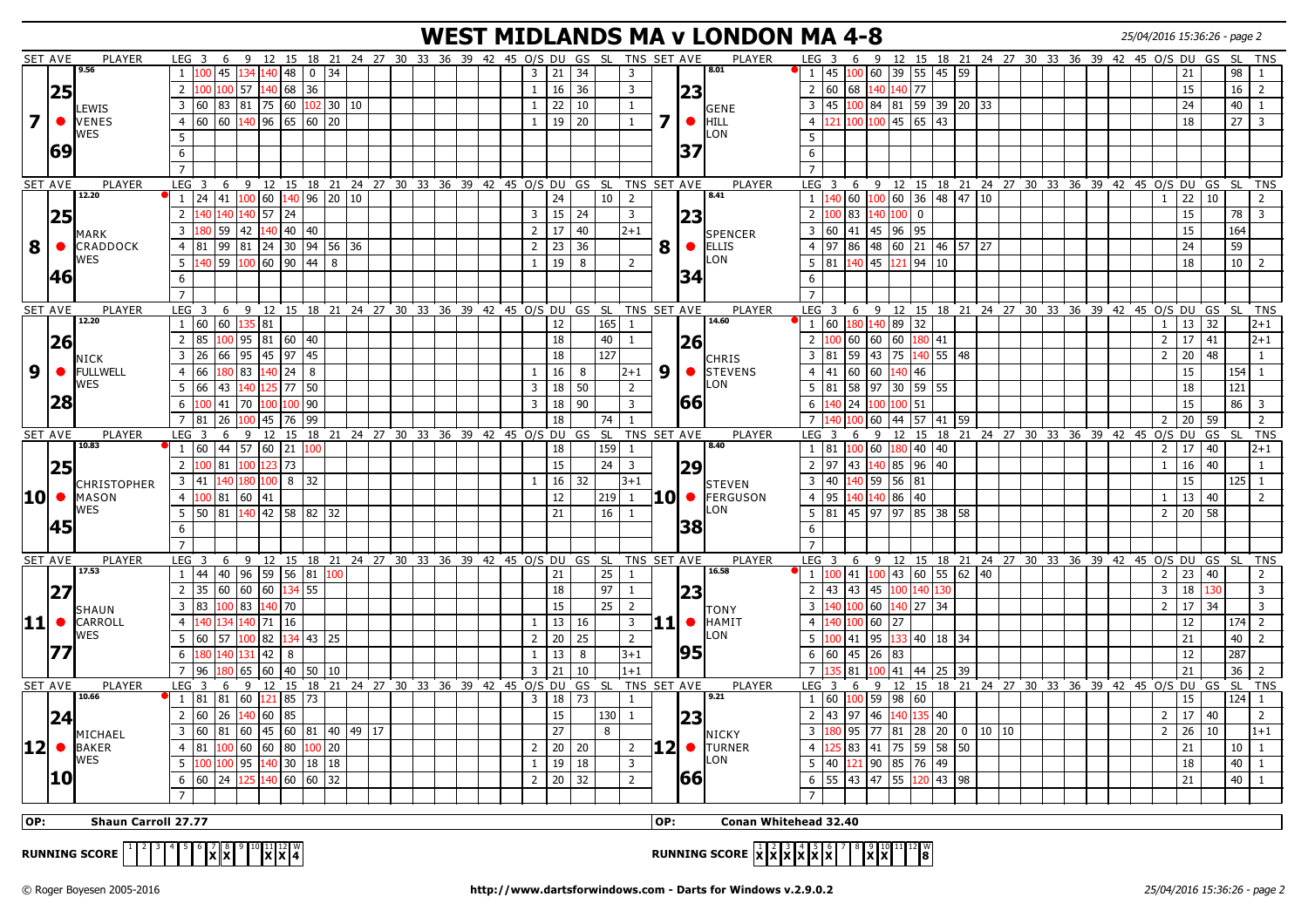# **WEST MIDLANDS MA v LONDON MA 4-8** 25/04/2016 15:36:29 - page 3

| <b>PLAYER</b>        |              | W/L LWON LOST |    | <b>AVE</b> | <b>TAVE</b> | <b>PTS</b> | <b>DRTS</b> | <b>TON</b> | $TON +$ | 180 | <b>TONS</b> | <b>IPLAYER</b>       |   | W/L LWON LOST |    |       | AVE   TAVE | <b>PTS</b> | <b>DRTS</b> |    | TON TON+ | 180 | <b>TONS</b> |
|----------------------|--------------|---------------|----|------------|-------------|------------|-------------|------------|---------|-----|-------------|----------------------|---|---------------|----|-------|------------|------------|-------------|----|----------|-----|-------------|
| Gavin Baker          |              |               |    | 26.80      | 13.83       | 2653       | 99          |            |         |     | $11+$       | <b>Tommy Sanwell</b> | w |               |    | 29.40 | 18.03      | 2852       | 97          |    |          |     | $15 + 1$    |
| Ian Jones            |              |               |    | 27.18      | 11.29       | 1957       |             |            |         |     | 10          | Conan Whitehead      | W |               |    | 32.40 | 17.63      | 2365       | 73          |    |          |     | $14 + 1$    |
| John Morris          |              |               |    | 21.67      | 9.76        | 2730       | 126         |            |         |     |             | Steve Douglas        | W |               |    | 22.34 | 8.35       | 2837       | 127         |    |          |     |             |
| Avtar Singh          |              |               |    | 22.41      | 9.45        | 2958       | 132         |            |         |     |             | Lee Cocks            | W |               |    | 25.46 | 16.21      | 3411       | 134         |    |          |     | 13          |
| Keith Allman         |              |               |    | 25.87      | 16.33       | 2716       | 105         |            |         |     |             | Lewis McGurn         | W |               |    | 27.38 | 12.45      | 2820       | 103         |    |          |     |             |
| Gareth Watts         |              |               |    | 22.17      | 14.83       | 3215       | 145         |            |         |     | -12         | <b>Wayne Brown</b>   | W |               |    | 23.28 | 14.67      | 3445       | 148         |    |          |     | $12 + 2$    |
| Lewis Venes          | W            |               |    | 25.69      | 9.56        | 2004       | 78          |            |         |     |             | Gene Hill            |   |               |    | 23.37 | 8.01       | 1823       | 78          |    |          |     |             |
| <b>Mark Craddock</b> | $\mathbf{M}$ |               |    | 25.46      | 12.20       | 2495       | 98          |            |         |     | $9 + 1$     | Spencer Ellis        |   |               |    | 23.34 | 8.41       | 2194       | 94          |    |          |     |             |
| <b>Nick Fullwell</b> |              |               |    | 26.28      | 12.20       | 3101       | 118         |            |         |     | $10 + 1$    | <b>Chris Stevens</b> | W |               |    | 26.66 | 14.60      | 3146       | 118         |    |          |     | $11+2$      |
| Christopher Mason    |              |               |    | 25.45      | 10.83       | 2087       | 82          |            |         |     | $9+$        | Steven Ferguson      | W |               |    | 29.38 | 8.40       | 2380       | 81          |    |          |     | $6 + 1$     |
| Shaun Carroll        | W            |               |    | 27.77      | 17.53       | 3360       | 121         |            |         |     | $13 + 2$    | <b>Tony Hamit</b>    |   |               |    | 23.95 | 16.58      | 2970       | 124         |    |          |     | 14          |
| Michael Baker        | M            |               |    | 24.10      | 10.66       | 2868       | 119         |            |         |     |             | Nicky Turner         |   |               |    | 23.66 | 9.21       | 2792       | 118         |    |          |     | $7 + 1$     |
| <b>TOTALS</b>        |              | 33            | 38 | 24.82      | 0.00        | 32144      | 1295        | 84         | 33      |     | $123 + 6$   | <b>I</b> TOTALS      | W | 38            | 33 | 25.51 | 0.00       | 33035      | 1295        | 78 | 38       |     | $124 + 8$   |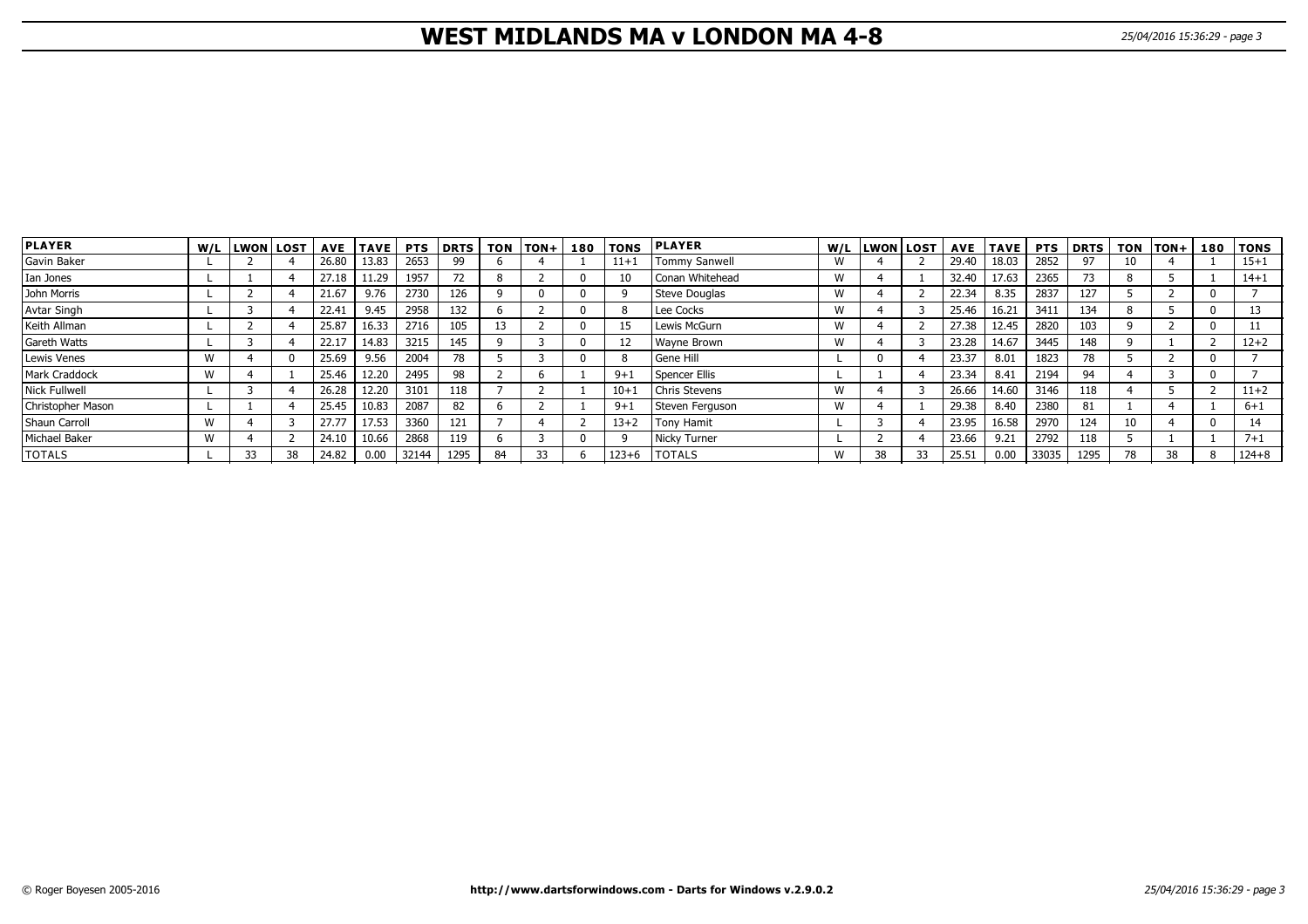# **WEST MIDLANDS WA v LONDON WA 5-1** 25/04/2016 15:36:36 - page 1

|                         | <b>SET AVE</b> | <b>PLAYER</b>                 | LEG <sub>3</sub>                                       | 6           | 9            |                                |              |         |             |              |                    | 12 15 18 21 24 27 30 33 36 39 42 45 O/S DU GS SL |             |                |             |                |                       |                 |                |       | TNS SET AVE    |                         |             | PLAYER           | LEG <sub>3</sub> |                                      |                   |                  |               | 9 12 15 18 21 24 27 30 33 36 39 42 45 0/S DU GS                   |                |                                             |                                                        |                |             |                |                |                |       |                 | SL TNS         |                |
|-------------------------|----------------|-------------------------------|--------------------------------------------------------|-------------|--------------|--------------------------------|--------------|---------|-------------|--------------|--------------------|--------------------------------------------------|-------------|----------------|-------------|----------------|-----------------------|-----------------|----------------|-------|----------------|-------------------------|-------------|------------------|------------------|--------------------------------------|-------------------|------------------|---------------|-------------------------------------------------------------------|----------------|---------------------------------------------|--------------------------------------------------------|----------------|-------------|----------------|----------------|----------------|-------|-----------------|----------------|----------------|
|                         |                | 5.00                          | $\overline{1}$                                         | 45<br>36    | 28           | 43                             | $ 41\rangle$ |         |             |              |                    | 60 60 45 75 48 20                                |             |                |             |                | $\mathbf{1}$          | 31              | 20             |       |                |                         |             | 7.59             |                  |                                      | 140 66            | 145              |               | $139$ 26 54 0 18 0 0                                              |                |                                             |                                                        |                |             |                |                |                | 33    |                 | $\overline{2}$ | $\overline{2}$ |
|                         | 20             | LISA                          | 2<br>1100                                              |             |              | 100 100 55 71 55 20            |              |         |             |              |                    |                                                  |             |                |             |                | $\mathbf{1}$          | 19              | 20             |       | 3              |                         | 19          | LEANNE           | 2                | 21<br>100                            |                   |                  | 180 100 60 30 |                                                                   |                |                                             |                                                        |                |             |                |                |                | 18    |                 | $10 3+1$       |                |
| 1                       | $\bullet$      | <b>ASTBURY</b>                | $3 \mid 45$                                            |             |              | 45 100 45 100 83 59 24         |              |         |             |              |                    |                                                  |             |                |             |                | 2                     | 23              | 24             |       | $\overline{2}$ |                         |             | TOPPER           | 3 60             |                                      |                   |                  |               | $\vert 100 \vert 45 \vert 50 \vert 88 \vert 43 \vert 55 \vert 40$ |                |                                             |                                                        |                |             |                |                |                | 24    |                 | 20             | $\mathbf{1}$   |
|                         |                | WES                           |                                                        |             |              |                                |              |         |             |              |                    |                                                  |             |                |             |                |                       |                 |                |       |                |                         |             | LON              |                  |                                      |                   |                  |               |                                                                   |                |                                             |                                                        |                |             |                |                |                |       |                 |                |                |
|                         | 59             |                               |                                                        |             |              |                                |              |         |             |              |                    |                                                  |             |                |             |                |                       |                 |                |       |                |                         | 161         |                  |                  |                                      |                   |                  |               |                                                                   |                |                                             |                                                        |                |             |                |                |                |       |                 |                |                |
|                         |                |                               | 5                                                      |             |              |                                |              |         |             |              |                    |                                                  |             |                |             |                |                       |                 |                |       |                |                         |             |                  |                  |                                      |                   |                  |               |                                                                   |                |                                             |                                                        |                |             |                |                |                |       |                 |                |                |
|                         | <b>SET AVE</b> | <b>PLAYER</b><br>9.45         | LEG <sup>3</sup>                                       | 6           | -9           | 12 15                          |              | 18 21   |             |              | $24$ 27 30         |                                                  | 33 36       |                |             |                | 39 42 45 O/S DU       |                 |                | GS SL | TNS SET AVE    |                         |             | PLAYER<br>1.00   | LEG <sup>3</sup> |                                      | 6<br>9            |                  | 12 15 18      |                                                                   |                | 21 24 27 30 33 36 39 42 45 O/S DU GS SL TNS |                                                        |                |             |                |                |                |       |                 |                |                |
|                         | <b>16</b>      |                               | $\overline{1}$                                         | 35          | 81           | $140 \mid 9$                   |              | 42   54 |             |              |                    |                                                  |             |                |             |                | 2                     | 20              | 54             |       | $\overline{2}$ |                         | 15          |                  |                  | 30 <sup>°</sup><br>11                | $\sqrt{95}$       | 60               | $81 \mid 19$  |                                                                   |                |                                             |                                                        |                |             |                |                |                | 18    |                 | 205            |                |
|                         |                | <b>DEBBIE</b>                 | 2                                                      | 60<br>15    |              | $.00 \,   11 \,   60 \,  $     |              |         |             |              | 21 45 60 27 37     |                                                  | 25 2        | l 0            |             |                |                       | 39              |                | 38    |                |                         |             | CARLY            | $\overline{2}$   | 30<br>62                             |                   | 92 81            |               | $26 \mid 60 \mid 85$                                              |                | $25 \mid 32$                                | $\mathbf 0$<br>6                                       | $\mathbf{0}$   | 0           | 2              |                | 2              | 41    | $\overline{2}$  |                |                |
| $\overline{\mathbf{2}}$ | $\bullet$      | <b>LOON</b>                   | $\overline{3}$<br>l 30                                 |             | 60           | 21                             | 28           | 60      | 60          | 39           |                    |                                                  |             |                |             |                |                       | 24              |                | 63    |                | $\overline{\mathbf{2}}$ | $\bullet$   | <b>TOWNSEND</b>  | $\overline{3}$   | 62<br>85                             | 21                | 195              | 95            | 22<br>53                                                          | 68             |                                             |                                                        |                |             |                |                | 3              | 24    | $\overline{68}$ |                |                |
|                         | 147            | WES                           | l 60                                                   | 45          | 41           | 85                             | 100          |         | $\mathbf 0$ | 13           | $\mathbf 0$        | $\mathbf 0$                                      | 16 16       |                |             |                | $\overline{2}$        | 35              | 16             |       | $\overline{2}$ |                         | 55          | _ON              | $\overline{4}$   | 45<br>11                             | 60                | 41               | 100 26        | 50                                                                |                | 81 17 30 30                                 |                                                        | 0 I            |             |                |                |                | 36    |                 | 10             |                |
|                         |                |                               |                                                        |             | 70           | 41                             | $ 30\rangle$ | 40 60   |             | $ 40\rangle$ | 110<br>10          |                                                  |             |                |             |                | $\mathbf{1}$          | 28              | 10             |       | $\overline{2}$ |                         |             |                  |                  | 68<br>95                             | 41                | $\overline{141}$ |               | $60$ 45 91                                                        | 40             |                                             |                                                        |                |             |                |                |                | 27    |                 | 20             |                |
|                         | <b>SET AVE</b> | <b>PLAYER</b>                 | LEG <sub>3</sub>                                       | -6          | -9           |                                |              |         |             |              |                    | 12 15 18 21 24 27 30 33 36 39 42 45 0/S DU       |             |                |             |                |                       |                 | GS SL          |       | TNS SET AVE    |                         |             | PLAYER           | LEG <sub>3</sub> |                                      | $\mathbf{q}$      |                  |               | 12 15 18 21 24 27 30 33 36 39 42 45 0/S DU GS                     |                |                                             |                                                        |                |             |                |                |                |       |                 | SL TNS         |                |
|                         |                | 12.15                         | 166<br>-1                                              |             |              | 26 24 45 85 100 41 98          |              |         |             |              |                    |                                                  |             |                |             |                |                       | 24              |                | 16    |                |                         |             | 6.65             |                  | 140 60 81 60                         |                   |                  |               | 100 20 32                                                         | $0$   8        |                                             |                                                        |                |             |                |                | 3              | 27    | 8               |                | $\overline{2}$ |
|                         | 22             | <b>SARAH</b>                  | 60<br>$\overline{2}$                                   | 26          | 26           | 55 45                          |              |         | 100 100 89  |              |                    |                                                  |             |                |             |                | $\overline{3}$        | 24              | 89             |       | $\overline{2}$ |                         | 20          | DEBS             | $\overline{2}$   | 60<br>41                             | $100 -$           |                  |               | 100 45 24 91                                                      |                |                                             |                                                        |                |             |                |                |                | 21    |                 | 40             | $\overline{2}$ |
| 3                       | $\bullet$      | <b>ROBERTS</b>                | 3 85                                                   | 68          | 55           | 100 139                        |              |         |             |              |                    |                                                  |             |                |             |                |                       | 15              |                | 54    | $\overline{2}$ | 3                       | $\bullet$   | <b>WATLING</b>   | $\overline{3}$   | 95                                   |                   | 60 59            | 94 68         |                                                                   |                |                                             |                                                        |                |             |                |                | 3              | 18 68 |                 |                |                |
|                         |                | <b>NES</b>                    | 4 100                                                  | 41          | 62           | $30 \mid 25$                   |              |         | 100 111 32  |              |                    |                                                  |             |                |             |                | $\mathbf{3}$          | 24              | 32             |       | 3              |                         |             | _ON              | 4 80             | 141                                  |                   | $100$ 24         |               | 28 41 45                                                          |                |                                             |                                                        |                |             |                |                |                | 21    |                 | 142            | $\overline{1}$ |
|                         | 97             |                               | 5 <sup>1</sup>                                         | 40 60       |              |                                | 100 140      | 18      | l 18        |              |                    |                                                  |             |                |             |                | $\mathbf{1}$          | $\overline{19}$ | 18             |       | $\overline{3}$ |                         | 48          |                  | 5                | 60<br>60                             |                   | 45  41           | 83 60         | 41                                                                |                |                                             |                                                        |                |             |                |                |                | 21    |                 | 111            |                |
|                         | <b>SET AVE</b> | PLAYER                        | LEG <sub>3</sub>                                       | -6          | $\mathsf{q}$ | 12 15                          |              |         |             |              |                    | 18 21 24 27 30 33 36 39 42 45 0/S DU             |             |                |             |                |                       |                 | GS SL          |       | TNS SET AVE    |                         |             | PLAYER           | LEG <sub>3</sub> |                                      | $\mathsf{q}$<br>6 | 12               |               | 15 18 21 24 27 30 33 36 39 42 45 0/S DU GS                        |                |                                             |                                                        |                |             |                |                |                |       |                 | SL TNS         |                |
|                         |                | 6.65                          | $\sqrt{1}$  100                                        | 81          | 60           |                                | 100          | 0       | 34 13       |              | -1                 | $\bf{0}$<br>12                                   |             |                |             |                | 1                     | 31              | 12             |       | 3              |                         |             | 8.71             |                  | 62<br>95                             | 40                | 42               |               | 116 114 24                                                        | $\mathbf 0$    | 0                                           | $\overline{\mathbf{0}}$                                |                |             |                |                |                | 30    |                 | 8              | 2              |
|                         | 18             |                               |                                                        |             |              |                                |              |         |             |              |                    |                                                  |             |                |             |                |                       |                 |                |       |                |                         | 19          |                  |                  |                                      |                   |                  |               |                                                                   |                |                                             |                                                        |                |             |                |                |                |       |                 |                |                |
|                         |                | SOPHIE                        | 2 125                                                  | 40          | 60           | 22 45                          |              | 26 81   |             | 50           | $12 \mid 40$       |                                                  |             |                |             |                | $\overline{3}$        | 30              | 40             |       |                |                         |             | TAMMY            | $2 \mid 60$      | 60                                   |                   | 60 60            |               | 62 79 80                                                          | $\overline{0}$ | 20                                          | $\overline{\mathbf{0}}$                                |                |             |                |                |                | 30    |                 | 20             |                |
| 4                       | ●              | <b>SINGH</b>                  | $\overline{\mathbf{3}}$<br>$ 80\rangle$                | 80          | 41           | 41 41                          |              | 40 80   |             | 58           |                    |                                                  |             |                |             |                |                       | 24              |                | 40    |                | 4                       |             | MACKENZIE        | 3 <sup>1</sup>   | 26                                   | 81                | $ 60\rangle$     | 99   44       | 54                                                                | 16             |                                             |                                                        |                |             |                |                | $\overline{2}$ | 23 16 |                 |                |                |
|                         | 27             | WES                           | 160<br>$\overline{4}$                                  | 41          | 41  41       |                                | 60           |         |             |              |                    |                                                  |             |                |             |                |                       | 24              |                | 127   |                |                         | 104         | _ON              | $\overline{4}$   | 24                                   | 160               | $00 \,$          |               | 37 40 45                                                          | 43 52          |                                             |                                                        |                |             |                |                | 3              | 27    | 52              |                | 2              |
|                         |                |                               | 160                                                    | 45          | 85           |                                | 41           |         | 30          |              |                    |                                                  |             |                |             |                | $\mathbf{1}$          | 19              | 30             |       | $\overline{2}$ |                         |             |                  | -5               |                                      | 41                |                  | 60            | $ 40\rangle$                                                      |                |                                             |                                                        |                |             |                |                |                | 18    |                 | 40             | $\overline{3}$ |
|                         | <b>SET AVE</b> | PLAYER                        | LEG <sub>3</sub>                                       | 6           | 9            | 12                             | 15           |         |             |              | 18 21 24 27 30     |                                                  |             |                |             |                | 33 36 39 42 45 O/S DU |                 |                | GS SL | TNS SET AVE    |                         |             | <b>PLAYER</b>    | LEG <sub>3</sub> |                                      | 9<br>6            | 12               |               | 15 18 21 24 27 30 33 36 39 42 45 0/S DU GS                        |                |                                             |                                                        |                |             |                |                |                |       |                 | ์ SL           | <b>TNS</b>     |
|                         |                | 3.80                          | -1                                                     | 13          | 52           | 36                             | 82           | $58$ 21 |             | 43           | $\boxed{24}$       |                                                  | $21$ 0      | $\overline{4}$ |             |                | $\overline{3}$        | 39              | $\overline{4}$ |       |                |                         |             | 6.96             |                  | 43<br>60                             | 41                | 60               | 26 60         | $ 30\rangle$                                                      | 45             | $ 40\rangle$                                | 64 <br>$\overline{0}$                                  | 24             | $\mathbf 0$ |                |                |                | 39    |                 | 8              |                |
|                         | 14             | <b>GEMMA</b>                  | 2 59                                                   | 49          | 80           | $\begin{array}{c} \end{array}$ | 18           | 13 41   |             | $ 43\rangle$ | 47                 | $\mathbf 0$<br>8                                 |             |                |             |                | $\mathbf{1}$          | 31              | 8              |       | $1 + 1$        |                         | 15          | 'lsteph          | 2                | 60                                   | 100               | 50               | 99            | 74<br>0                                                           | $\mathbf 0$    | 10                                          | 0                                                      |                |             |                |                |                | 30    |                 | 8              | 2              |
| 5                       | $\bullet$      | <b>BARRETT</b>                | $\overline{3}$<br> 44                                  | 26          | 50           | 26                             | 65           | 41      | 44          |              | 29 21 26           |                                                  | 39 17 53    |                |             |                |                       | 39              |                | 20    |                | 5                       |             | <b>I</b> STUTLEY | $\overline{3}$   | 40                                   |                   | 146              | 58            | 48<br>142                                                         | 24             | $\overline{4}$                              | $\overline{0}$<br>$\mathbf 0$                          | 2 <sup>1</sup> | $\mathbf 0$ | 2              |                |                | 40    | $\overline{2}$  |                | 2              |
|                         |                | WES                           | $ 80\rangle$<br>$\overline{4}$                         | 36          | 60           | 30                             | 27           | $60$ 81 |             | 55 32        |                    |                                                  |             |                |             |                |                       | 27              |                | 40    |                |                         | 108         | _ON              | $\overline{4}$   | 59<br>40                             |                   | 95  60           |               | 55 140 24 14 14                                                   |                |                                             |                                                        |                |             |                |                | 3              | 27    | 14              |                |                |
|                         | 90             |                               | 5 60                                                   | 60          | 82           | 26                             | 27           |         | 39          | 73           | 17                 |                                                  |             |                |             |                |                       | 27              |                | 17    |                |                         |             |                  | -5               | 60<br>81                             |                   | 60               | 41            | 60<br> 43                                                         | 3              | 24                                          | 8                                                      |                |             |                |                | $\overline{2}$ | 29    | 8               |                |                |
|                         | <b>SET AVE</b> | <b>PLAYER</b>                 | LEG <sub>3</sub>                                       | 6           | $\mathsf{q}$ | 12                             | 15           | 18      | 21          | 24           |                    | 27 30 33 36 39 42 45 0/S DU GS SL                |             |                |             |                |                       |                 |                |       | TNS SET AVE    |                         |             | <b>PLAYER</b>    | LEG <sub>3</sub> |                                      | 6<br>9            | 12               | 15            | 18<br>21                                                          |                | 24 27 30 33 36 39 42 45 O/S DU GS SL        |                                                        |                |             |                |                |                |       |                 |                | TNS            |
|                         |                | 6.59                          |                                                        | $22   60$   |              | 60 60                          |              | 100 83  |             | 8            | 8                  |                                                  |             |                |             |                | 3 <sup>1</sup>        | 27              | 8              |       | $\overline{2}$ |                         |             | 1.25             |                  | 39<br>22                             | 5                 | 81               | 11 89         | 36                                                                | 60             |                                             |                                                        |                |             |                |                |                | 24    |                 | 158            |                |
|                         | 15             |                               | $\begin{array}{c} 30 \\ \end{array}$<br>$\overline{2}$ | 41          | 60           | 140 22                         |              | 26      | $100$ 32    |              | $35 \mid 7$        |                                                  |             |                |             |                |                       | 30              |                | 8     | $\overline{2}$ |                         | <u> 13 </u> |                  | 2                | $\begin{array}{c} \end{array}$<br>51 |                   | 125 60           | 77 44         | 6                                                                 |                | 59 24                                       | $\begin{array}{ c c c c c } \hline 0 & 16 \end{array}$ |                |             |                |                |                | 31    | 16              |                |                |
|                         | 6 0            | <b>KATH</b><br><b>JENKINS</b> |                                                        | 3 100 60 60 |              |                                |              |         |             |              | 76 60 41 72 0 26 6 |                                                  |             |                |             |                | 1                     | 28              | 6              |       |                | 6                       | $\bullet$   | HOLT             | $\overline{3}$   | <b>17</b>                            |                   |                  |               | 41 25 45 63 30                                                    |                | 66 36                                       |                                                        |                |             |                |                |                | 27    |                 | 171            |                |
|                         |                | WES                           |                                                        |             |              |                                |              |         |             |              |                    |                                                  |             |                |             |                |                       |                 |                |       |                |                         |             | _ON              |                  |                                      |                   |                  |               |                                                                   |                |                                             |                                                        |                |             |                |                |                |       |                 |                |                |
|                         | 59             |                               | $\overline{4}$<br>141                                  | 45          | 43           |                                |              |         |             |              |                    |                                                  | $14 \mid 0$ | $\overline{0}$ | $\mathbf 0$ | $\overline{4}$ | $\mathbf{1}$          | 43              | $\overline{4}$ |       |                |                         | 13          |                  |                  | $4 \mid 55 \mid 60$                  | 30                |                  |               |                                                                   |                |                                             |                                                        |                | $16 \mid 8$ | $\overline{0}$ | $\overline{0}$ |                | 45    |                 | 8              |                |
|                         |                |                               | -5                                                     |             |              |                                |              |         |             |              |                    |                                                  |             |                |             |                |                       |                 |                |       |                |                         |             |                  |                  |                                      |                   |                  |               |                                                                   |                |                                             |                                                        |                |             |                |                |                |       |                 |                |                |

 **OP: Sarah Roberts 22.97 OP: Steph Stutley 15.08**

 $\mathbf{x}$ <sup>6</sup> $\mathbf{x}$ 

**RUNNING SCORE**  $\begin{bmatrix} 1 & 2 \\ 1 & 3 \end{bmatrix}$   $\begin{bmatrix} 4 & 3 \\ 1 & 2 \end{bmatrix}$ 

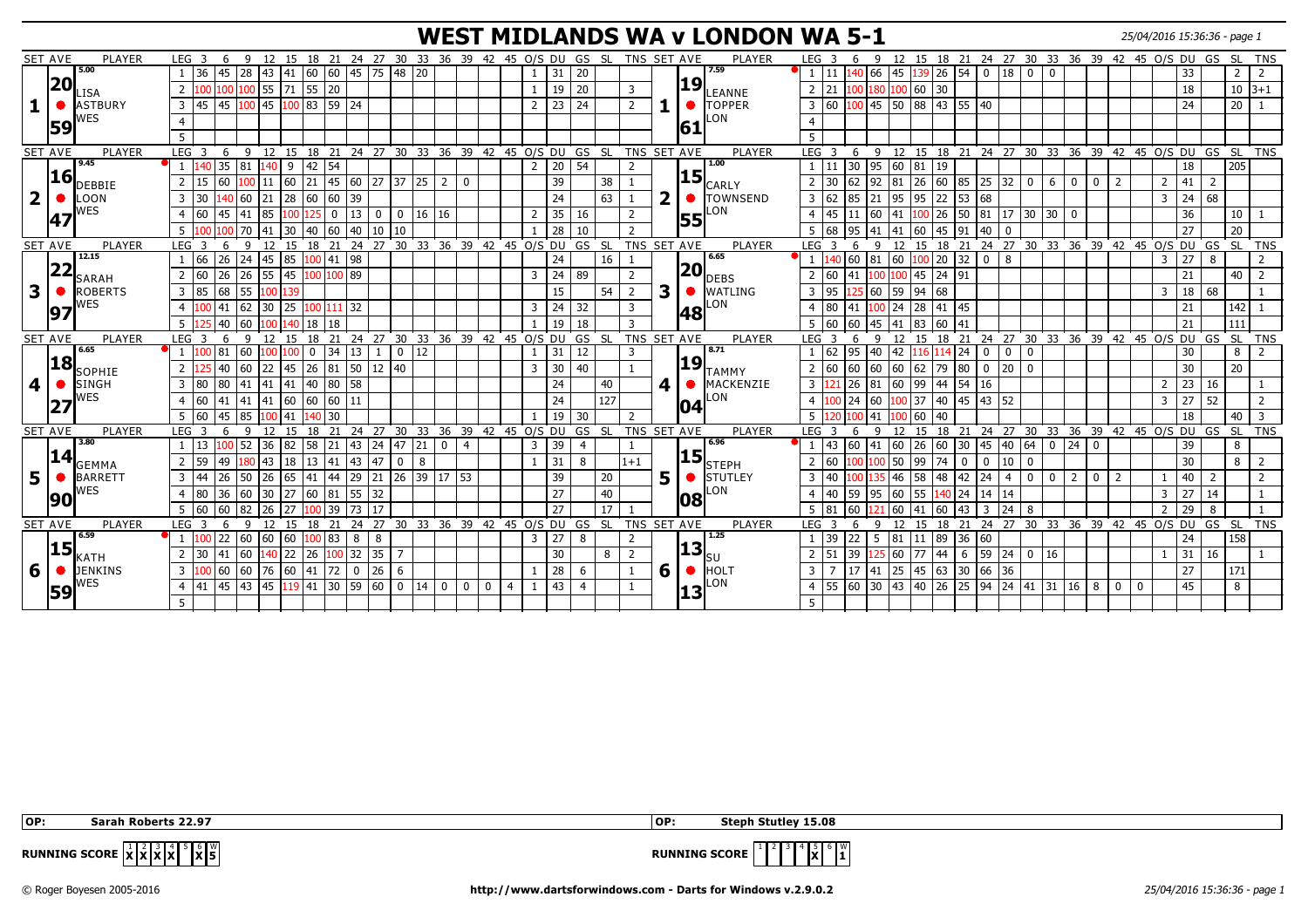# **WEST MIDLANDS WA v LONDON WA 5-1** 25/04/2016 15:36:38 - page 2

| <b>PLAYER</b> | W/L  LWON LOST | <b>AVE</b> | <b>TAVE</b> | <b>PTS</b> | l DRTS | <b>TON</b> | $ITON+$ | 180 | <b>TONS</b> | <b>PLAYER</b>         | W/L  LWON LOST | <b>AVE</b> | <b>TAVE</b> |       | <b>PTS DRTS</b> | TON | $ TON+$ | 180   TONS |
|---------------|----------------|------------|-------------|------------|--------|------------|---------|-----|-------------|-----------------------|----------------|------------|-------------|-------|-----------------|-----|---------|------------|
| Lisa Astbury  |                | 20.59      | 5.00        | 1503       | 73     |            |         |     |             | Leanne Topper         |                | 19.61      | 7.59        | 1471  |                 |     |         | $6 + 1$    |
| Debbie Loon   |                | 16.47      | 9.45        | 2404       | 146    |            |         |     |             | <b>Carly Townsend</b> |                | 15.55      | 1.00        | 2270  | 146             |     |         |            |
| Sarah Roberts |                | 22.97      | 12.15       | 2435       | 106    | 10         |         |     |             | Debs Watling          |                | 20.48      | 6.65        | 2212  | 108             |     |         |            |
| Sophie Singh  |                | 18.27      | 6.65        | 2338       | 128    |            |         |     |             | Tammy Mackenzie       |                | 19.04      | 8.71        | 2437  | 128             |     |         |            |
| Gemma Barrett |                | 14.90      | 3.80        | 2428       | 163    |            |         |     | $3+1$       | Steph Stutley         |                | 15.08      | 6.96        | 2489  | 165             |     |         |            |
| Kath Jenkins  |                | 15.59      | 6.59        | 1996       | 128    |            |         |     |             | <b>Su Holt</b>        |                | 13.13      | 1.25        | 1667  | 127             |     |         |            |
| <b>TOTALS</b> |                | 17.61      | 0.00        | 13104      | 744    | 32         |         |     | $39 + i$    | <b>TOTALS</b>         |                | 16.75      | 0.00        | 12546 | 749             |     |         | $28 + 1$   |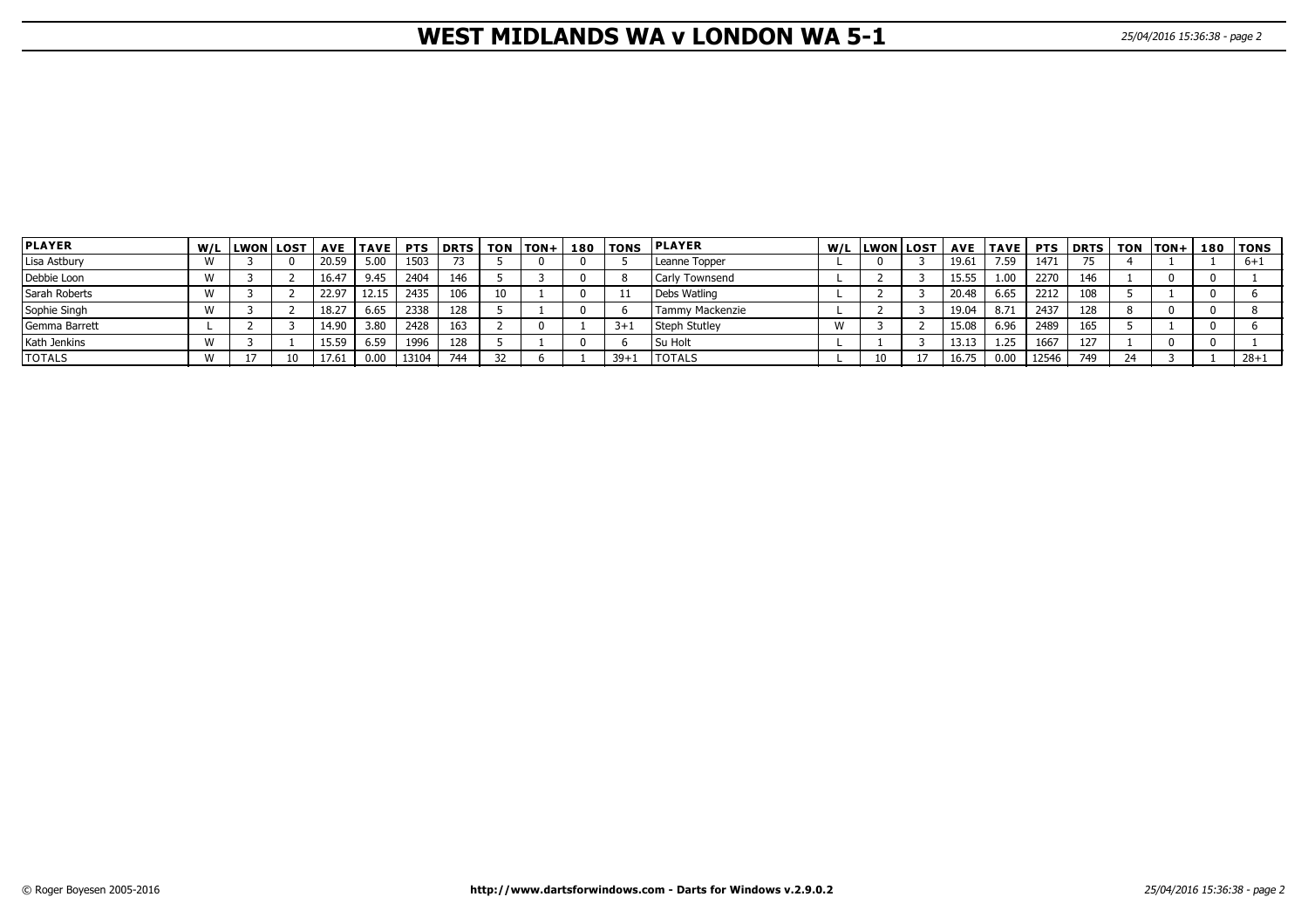# **WEST MIDLANDS MB v LONDON MB 6-6** 25/04/2016 15:36:45 - page 1

|                         | <b>SET AVE</b> | <b>PLAYER</b>                  | LEG <sub>3</sub>                                                                              |          |                                                                                   |     |                |  |  |  |                |                 | 6 9 12 15 18 21 24 27 30 33 36 39 42 45 O/S DU GS SL TNS SET AVE |                         |              |           | <b>PLAYER</b>                                       | LEG <sub>3</sub> |                                                                              |                |                |                   |                                                                              | 6 9 12 15 18 21 24 27 30 33 36 39 42 45 0/S DU GS SL TNS |  |  |  |                               |                       |                  |                |
|-------------------------|----------------|--------------------------------|-----------------------------------------------------------------------------------------------|----------|-----------------------------------------------------------------------------------|-----|----------------|--|--|--|----------------|-----------------|------------------------------------------------------------------|-------------------------|--------------|-----------|-----------------------------------------------------|------------------|------------------------------------------------------------------------------|----------------|----------------|-------------------|------------------------------------------------------------------------------|----------------------------------------------------------|--|--|--|-------------------------------|-----------------------|------------------|----------------|
|                         |                | 11.40                          |                                                                                               |          |                                                                                   |     |                |  |  |  |                |                 |                                                                  |                         |              |           | 7.80                                                |                  |                                                                              |                |                |                   |                                                                              |                                                          |  |  |  |                               |                       |                  |                |
|                         |                |                                | $1 \mid 38$                                                                                   |          | 140 140 39 44                                                                     | 100 |                |  |  |  | 3              | 18              | 100                                                              | 3                       |              |           |                                                     |                  | 1   60   100   100   60   45   60                                            |                |                |                   |                                                                              |                                                          |  |  |  | 18                            |                       | 76   2           |                |
|                         | 25             | <b>SCOTT</b>                   | $100$ 140 100 78 67 12 4<br>$2^{\circ}$                                                       |          |                                                                                   |     |                |  |  |  | $\overline{2}$ | 20              | $\overline{4}$                                                   | $\overline{3}$          |              |           | $\left 23\right _{\rm BRIAN}$                       |                  | $2 \left  \frac{140}{140} \right  100 \left  43 \right  38 \left  2 \right $ |                |                |                   |                                                                              |                                                          |  |  |  | 18                            |                       | $38 \mid 3$      |                |
| 1                       | $\bullet$      | <b>BAKER</b>                   | $45 \ 40 \ 25$<br>$\overline{3}$                                                              |          | 27 140 100                                                                        |     |                |  |  |  |                | 18              | 124                                                              | $\overline{2}$          | 1.           |           | $\bullet$ <b>HERRAGHTY</b>                          |                  | 3 60 100 60                                                                  |                |                |                   | 100 85 56 40                                                                 |                                                          |  |  |  | 19                            | 40                    |                  | $\overline{2}$ |
|                         |                | WES                            | $\overline{4}$<br>60                                                                          | 180 83   | 32 72 74                                                                          |     |                |  |  |  | $\overline{3}$ | 18              | 74                                                               | $1+1$                   |              |           | LON                                                 |                  | $4 \ 60 \ 30 \ 85$                                                           |                |                | $145$ 60          |                                                                              |                                                          |  |  |  | 15                            |                       | 221              |                |
|                         | 41             |                                |                                                                                               |          |                                                                                   |     |                |  |  |  |                |                 |                                                                  |                         |              | 84        |                                                     |                  |                                                                              |                |                |                   |                                                                              |                                                          |  |  |  |                               |                       |                  |                |
|                         |                |                                | 5                                                                                             |          |                                                                                   |     |                |  |  |  |                |                 |                                                                  |                         |              |           |                                                     | 5                |                                                                              |                |                |                   |                                                                              |                                                          |  |  |  |                               |                       |                  |                |
|                         | <b>SET AVE</b> | PLAYER                         | LEG 3 6 9 12 15 18 21 24 27 30 33 36 39 42 45 O/S DU GS SL TNS SET AVE                        |          |                                                                                   |     |                |  |  |  |                |                 |                                                                  |                         |              |           | <b>PLAYER</b>                                       | $LEG$ 3          |                                                                              |                |                |                   |                                                                              | 6 9 12 15 18 21 24 27 30 33 36 39 42 45 O/S DU GS SL TNS |  |  |  |                               |                       |                  |                |
|                         |                | 9.94                           | $1 \vert 134 \vert 84 \vert 140 \vert 107 \vert 27 \vert 1 \vert 8$                           |          |                                                                                   |     |                |  |  |  | 1              | 19              | 8                                                                | $\overline{3}$          |              |           | 11.40                                               |                  | $1 \vert 100 \vert 60 \vert 140 \vert 60 \vert 22 \vert 59$                  |                |                |                   |                                                                              |                                                          |  |  |  | 18                            |                       | $60$   2         |                |
|                         | 26             | RICHARD                        | $\overline{2}$<br>l 58                                                                        | 78 59    | 133 57 76                                                                         |     |                |  |  |  |                | 18              | 40                                                               | 1                       |              | 27        | IDIOGO                                              | $2^{\circ}$      |                                                                              | 66 140         | 65             |                   | $0 \mid 42 \mid 48$                                                          |                                                          |  |  |  | 20<br>2                       | 48                    |                  | $\overline{2}$ |
| $\overline{\mathbf{2}}$ | $\bullet$      | <b>PLATT</b>                   | 3<br>$\overline{4}$                                                                           |          | 100 56 55 96 140 34                                                               |     |                |  |  |  |                | 21              | 16                                                               | 2                       | $\mathbf{2}$ |           | <b>O</b> PORTELA                                    | $3 \mid 46$      |                                                                              | 140   85       |                |                   | $100$ 58 52 20                                                               |                                                          |  |  |  | 3                             | $21 \mid 20$          |                  | $\overline{2}$ |
|                         |                | WES                            |                                                                                               |          |                                                                                   |     |                |  |  |  |                |                 |                                                                  |                         |              |           | LON                                                 |                  |                                                                              |                |                |                   |                                                                              |                                                          |  |  |  |                               |                       |                  |                |
|                         | 16             |                                | 100 59 85<br>$\overline{4}$                                                                   |          | 140                                                                               |     |                |  |  |  |                | 12              | 117                                                              | $\overline{2}$          |              | loo       |                                                     | $4 \mid 81$      |                                                                              |                | 100 140 140 40 |                   |                                                                              |                                                          |  |  |  | $\mathbf{1}$                  | $13 \mid 40$          |                  | $\overline{3}$ |
|                         |                |                                | $\overline{5}$                                                                                |          |                                                                                   |     |                |  |  |  |                |                 |                                                                  |                         |              |           |                                                     | $5^{\circ}$      |                                                                              |                |                |                   |                                                                              |                                                          |  |  |  |                               |                       |                  |                |
|                         | <b>SET AVE</b> | PLAYER                         | LEG <sub>3</sub>                                                                              |          |                                                                                   |     |                |  |  |  |                |                 | 6 9 12 15 18 21 24 27 30 33 36 39 42 45 O/S DU GS SL TNS SET AVE |                         |              |           | PLAYER                                              | LEG <sub>3</sub> |                                                                              |                |                |                   |                                                                              | 6 9 12 15 18 21 24 27 30 33 36 39 42 45 O/S DU GS SL TNS |  |  |  |                               |                       |                  |                |
|                         |                | 11.84                          | $1 \mid 28$                                                                                   |          | 180 60 75 45 81                                                                   |     |                |  |  |  |                | 18              |                                                                  | $32 1+1$                |              |           | 9.94                                                |                  |                                                                              |                |                |                   | 1 44 39 41 100 137 85 55                                                     |                                                          |  |  |  | 21  <br>$\mathbf{3}$          | 55                    |                  | $\overline{2}$ |
|                         | 27             |                                | $\overline{2}$<br>58                                                                          | $140$ 59 | 140 104                                                                           |     |                |  |  |  | $\overline{3}$ | 15              | 104                                                              | $\overline{3}$          |              | 24        |                                                     |                  | 2   40   100   41   85                                                       |                |                |                   |                                                                              |                                                          |  |  |  | 12                            |                       | $235$   1        |                |
|                         |                | PAUL                           |                                                                                               | $140$ 47 |                                                                                   |     |                |  |  |  |                |                 |                                                                  |                         |              |           | <b>I</b> NICK                                       |                  |                                                                              |                |                |                   | $100\,60\,100\,41\,60\,35\,5$                                                |                                                          |  |  |  |                               |                       |                  |                |
| 3                       | $\bullet$      | <b>WELLS</b>                   | $\overline{3}$<br>$\sqrt{61}$                                                                 |          | 180650                                                                            |     | $\overline{4}$ |  |  |  |                | 21              | $\overline{4}$                                                   | $2+1$                   | 3            |           | <b>COCKS</b>                                        | $\overline{3}$   |                                                                              |                |                |                   |                                                                              |                                                          |  |  |  | 24 <br>3                      | 5                     |                  | 3              |
|                         | 107            | WES                            | 60 100 100 41 100<br>$\overline{4}$                                                           |          |                                                                                   |     |                |  |  |  |                | 15              | 100                                                              | $\overline{3}$          |              | 57        | LON                                                 |                  | 4 45 99 100 100 157                                                          |                |                |                   |                                                                              |                                                          |  |  |  | 15<br>$\overline{\mathbf{3}}$ | 157                   |                  | $\overline{3}$ |
|                         |                |                                | 5                                                                                             |          |                                                                                   |     |                |  |  |  |                |                 |                                                                  |                         |              |           |                                                     | 5                |                                                                              |                |                |                   |                                                                              |                                                          |  |  |  |                               |                       |                  |                |
|                         | <b>SET AVE</b> | PLAYER                         | LEG <sub>3</sub>                                                                              |          |                                                                                   |     |                |  |  |  |                |                 | 6 9 12 15 18 21 24 27 30 33 36 39 42 45 O/S DU GS SL TNS SET AVE |                         |              |           | <b>PLAYER</b>                                       | LEG <sub>3</sub> |                                                                              |                |                |                   |                                                                              | 6 9 12 15 18 21 24 27 30 33 36 39 42 45 O/S DU GS SL     |  |  |  |                               |                       |                  | <b>TNS</b>     |
|                         |                | 2.40                           | $1 \mid 55$                                                                                   |          | $17$ 31 66 45 15                                                                  |     |                |  |  |  |                | 18              | 272                                                              |                         |              |           | 5.94                                                |                  | $1 \vert 125 \vert 58 \vert 125 \vert 81 \vert 72 \vert 40$                  |                |                |                   |                                                                              |                                                          |  |  |  | 16<br>1 <sup>1</sup>          | 40                    |                  | $\overline{2}$ |
|                         | 18             |                                | 2 45 30 140 60 48 80                                                                          |          |                                                                                   |     |                |  |  |  |                | 18              | 98                                                               | -1                      |              | 25        |                                                     |                  |                                                                              |                |                |                   | $2$ 59 85 30 100 140 45 42                                                   |                                                          |  |  |  | $2^{\circ}$                   | $\vert$ 20 $\vert$ 42 |                  | $\overline{2}$ |
|                         |                | MARK                           |                                                                                               |          |                                                                                   |     |                |  |  |  |                |                 |                                                                  |                         |              |           | <b>DANNY</b>                                        |                  |                                                                              |                |                |                   |                                                                              |                                                          |  |  |  |                               |                       |                  |                |
| $\overline{\mathbf{4}}$ | $\bullet$      | <b>ALLEN-WATKISS</b>           | $3$ 55 28 45 45 100 54 54 80                                                                  |          |                                                                                   |     |                |  |  |  |                | 24              | 40                                                               | $\mathbf{1}$            | 4            |           | <b>•</b> FAULKNER                                   |                  |                                                                              |                |                |                   | $3$ 95 95 30 70 41 41 104 25                                                 |                                                          |  |  |  | $2 \mid 23 \mid 25$           |                       |                  |                |
|                         | 22             | WES                            | $\overline{4}$                                                                                |          |                                                                                   |     |                |  |  |  |                |                 |                                                                  |                         |              | 47        | LON                                                 | $\overline{4}$   |                                                                              |                |                |                   |                                                                              |                                                          |  |  |  |                               |                       |                  |                |
|                         |                |                                | $\overline{5}$                                                                                |          |                                                                                   |     |                |  |  |  |                |                 |                                                                  |                         |              |           |                                                     | 5 <sup>5</sup>   |                                                                              |                |                |                   |                                                                              |                                                          |  |  |  |                               |                       |                  |                |
| <b>SET AVE</b>          |                | PLAYER                         | LEG <sub>3</sub>                                                                              |          |                                                                                   |     |                |  |  |  |                |                 | 6 9 12 15 18 21 24 27 30 33 36 39 42 45 O/S DU GS SL TNS SET AVE |                         |              |           | PLAYER                                              | LEG <sub>3</sub> |                                                                              |                |                |                   |                                                                              | 6 9 12 15 18 21 24 27 30 33 36 39 42 45 O/S DU GS SL TNS |  |  |  |                               |                       |                  |                |
|                         |                |                                |                                                                                               |          |                                                                                   |     |                |  |  |  |                |                 |                                                                  |                         |              |           |                                                     |                  |                                                                              |                |                |                   |                                                                              |                                                          |  |  |  |                               |                       |                  |                |
|                         |                | 8.08                           |                                                                                               |          |                                                                                   |     |                |  |  |  |                |                 |                                                                  | 1                       |              |           | 2.00                                                |                  |                                                                              |                |                |                   |                                                                              |                                                          |  |  |  |                               |                       |                  |                |
|                         |                |                                | $\begin{bmatrix} 40 & 95 & 100 & 81 & 60 & 65 & 60 \end{bmatrix}$<br>-1                       |          |                                                                                   |     |                |  |  |  | $\overline{2}$ | 20              | 60                                                               |                         |              |           |                                                     |                  |                                                                              |                |                |                   | $1 \vert 100 \vert 60 \vert 96 \vert 60 \vert 96 \vert 64 \vert 17$          |                                                          |  |  |  | 21                            |                       | 8   1            |                |
|                         |                |                                | $\overline{2}$<br>26                                                                          |          | $\boxed{41}$ $\boxed{91}$ $\boxed{28}$ $\boxed{43}$ $\boxed{100}$ 68 $\boxed{60}$ |     |                |  |  |  |                | 24              | 44                                                               | 1                       |              | 23        | Ιτονγ                                               | $2 \mid 57$      |                                                                              |                |                |                   | 39 26 95 81 99 80 24                                                         |                                                          |  |  |  |                               | 22 24                 |                  |                |
| 5 <sup>1</sup>          | $\bullet$      | $ 24 _{\text{DANNY}}$<br>COYLE | 140 60 60 100 130 11<br>$\overline{3}$                                                        |          |                                                                                   |     |                |  |  |  | $\overline{3}$ | 18              | 11                                                               | $\overline{\mathbf{3}}$ | 5            |           | $\bullet$ FIELD                                     | $\overline{3}$   | 81                                                                           |                |                | $100$ 42 96 44 84 |                                                                              |                                                          |  |  |  | 18                            |                       | $54$   1         |                |
|                         |                | WES                            | 66<br>$\overline{4}$                                                                          | 100 81   | 76  <br>138                                                                       | 40  |                |  |  |  | $\overline{3}$ | 18              | 40                                                               | $\overline{2}$          |              |           | LON                                                 |                  | 4 4 58 78 81 70                                                              |                |                |                   |                                                                              |                                                          |  |  |  | 15                            |                       | 170              |                |
|                         | 50             |                                | 5                                                                                             |          |                                                                                   |     |                |  |  |  |                |                 |                                                                  |                         |              | 32        |                                                     | 5                |                                                                              |                |                |                   |                                                                              |                                                          |  |  |  |                               |                       |                  |                |
|                         |                | PLAYER                         | LEG <sub>3</sub>                                                                              |          |                                                                                   |     |                |  |  |  |                |                 |                                                                  | TNS SET AVE             |              |           | PLAYER                                              | LEG <sub>3</sub> |                                                                              |                |                |                   |                                                                              |                                                          |  |  |  |                               |                       |                  |                |
|                         | <b>SET AVE</b> | 11.21                          |                                                                                               |          |                                                                                   |     |                |  |  |  |                |                 | 6 9 12 15 18 21 24 27 30 33 36 39 42 45 O/S DU GS SL             |                         |              |           | 19.24                                               |                  |                                                                              |                |                |                   |                                                                              | 6 9 12 15 18 21 24 27 30 33 36 39 42 45 O/S DU GS SL TNS |  |  |  |                               |                       |                  |                |
|                         |                |                                | $1 \vert 121 \vert 60 \vert 60 \vert 100 \vert 60 \vert 80 \vert 0 \vert 0 \vert 10 \vert 10$ |          |                                                                                   |     |                |  |  |  | 1              | $\boxed{28}$    | 10                                                               | $\overline{2}$          |              |           |                                                     |                  |                                                                              |                |                |                   | $1 \mid 41 \mid 45 \mid 60 \mid 100 \mid 36 \mid 123 \mid 47 \mid 41 \mid 4$ |                                                          |  |  |  | 27                            |                       | $4 \mid 2$       |                |
|                         | 23             | DANIEL                         | 180 100 55 98 52<br>$\overline{2}$                                                            |          |                                                                                   |     |                |  |  |  |                | 15              | 16                                                               | $12+1$                  |              | 22        | DAVID                                               | $\overline{2}$   | $\overline{41}$                                                              |                |                | 140 100 75        | 5 <sup>5</sup>                                                               |                                                          |  |  |  | 17<br>$\overline{2}$          | -5                    |                  | 3              |
| 6                       | $\bullet$      | <b>NICHOLLS</b>                | $\overline{3}$                                                                                |          |                                                                                   |     |                |  |  |  | -1             | 19              | 40                                                               | $\overline{3}$          | 6            |           | <b>WAWRZEWSKI</b>                                   |                  | 3 85 45 55 81 65 24                                                          |                |                |                   |                                                                              |                                                          |  |  |  | 18                            |                       | 146              |                |
|                         |                | WES                            | $\overline{4}$<br>195                                                                         | 100 59   |                                                                                   |     |                |  |  |  |                | 21              | 22                                                               | -1                      |              |           | LON                                                 | $\overline{4}$   | 38                                                                           |                |                |                   | $100$ 30 $121$ 30 60 91 31                                                   |                                                          |  |  |  | l 23<br>$2^{\circ}$           | 31                    |                  | 2              |
|                         | 95             |                                | 5 60 60 60 60 41 180 40                                                                       |          |                                                                                   |     |                |  |  |  | $\overline{2}$ | 20              | 40                                                               | $1 + 1$                 |              | 51        |                                                     | $5 \mid 60$      | 85                                                                           |                |                | $100$ 60 81 79    |                                                                              |                                                          |  |  |  | 18                            |                       | 36               |                |
|                         |                | PLAYER                         | LEG <sub>3</sub>                                                                              |          |                                                                                   |     |                |  |  |  |                |                 |                                                                  |                         |              |           | <b>PLAYER</b>                                       | $LEG$ 3          |                                                                              | 6              |                |                   |                                                                              |                                                          |  |  |  |                               |                       |                  |                |
|                         | <b>SET AVE</b> | 8.98                           |                                                                                               |          |                                                                                   |     |                |  |  |  |                |                 | 6 9 12 15 18 21 24 27 30 33 36 39 42 45 O/S DU GS SL             | TNS SET AVE             |              |           | 5.80                                                |                  |                                                                              | $\overline{9}$ |                |                   | 100                                                                          | 12 15 18 21 24 27 30 33 36 39 42 45 0/S DU GS SL TNS     |  |  |  |                               |                       |                  |                |
|                         |                |                                | 1 60                                                                                          |          | 45 100 43 140 113                                                                 |     |                |  |  |  | $\overline{3}$ | 18              | 113                                                              | $\overline{3}$          |              |           |                                                     |                  | $1 \mid 41 \mid 60 \mid 22 \mid 40 \mid 60$                                  |                |                |                   |                                                                              |                                                          |  |  |  | 18                            |                       | $178$   1        |                |
|                         | 23             | JOHN                           | $\overline{2}$<br>100 60 41                                                                   |          | 140 55 105                                                                        |     |                |  |  |  | $\overline{3}$ | 18              | 105                                                              | $\overline{3}$          |              | 21        | <b>I</b> MATT                                       | 2 <sup>1</sup>   | 140 99                                                                       | $\sqrt{60}$    |                | 60 100            |                                                                              |                                                          |  |  |  | 15                            |                       | $42 \mid 2$      |                |
| $\overline{\mathbf{z}}$ | $\bullet$      | <b>MYCOCK</b>                  | $\overline{3}$<br>30                                                                          |          | 85 60 45 100 46 51 44                                                             |     |                |  |  |  |                | 24              | 40                                                               | $\mathbf{1}$            | 7            | $\bullet$ | FINCH                                               | $3 \mid 46$      |                                                                              |                |                |                   | $140$ 45 60 100 50 40 10 10                                                  |                                                          |  |  |  | $\overline{25}$               | 10                    |                  | $\overline{2}$ |
|                         |                | WES                            | 4 81 40 45 81 100 82 40 32                                                                    |          |                                                                                   |     |                |  |  |  | $\mathbf{1}$   | 22              | 32                                                               | $\mathbf{1}$            |              |           | LON                                                 |                  |                                                                              |                |                |                   | $4 \ 80 \ 60 \ 60 \ 60 \ 45 \ 45 \ 93$                                       |                                                          |  |  |  | 21                            |                       | 58               |                |
|                         | 95             |                                | 5                                                                                             |          |                                                                                   |     |                |  |  |  |                |                 |                                                                  |                         |              | 85        |                                                     | 5                |                                                                              |                |                |                   |                                                                              |                                                          |  |  |  |                               |                       |                  |                |
|                         |                |                                |                                                                                               |          |                                                                                   |     |                |  |  |  |                |                 |                                                                  |                         |              |           |                                                     |                  |                                                                              |                |                |                   |                                                                              |                                                          |  |  |  |                               |                       |                  |                |
|                         | <b>SET AVE</b> | PLAYER<br>10.00                | LEG 3 6 9 12 15 18 21 24 27 30 33 36 39 42 45 O/S DU GS SL TNS SET AVE                        |          |                                                                                   |     |                |  |  |  |                |                 |                                                                  |                         |              |           | PLAYER<br>10.32                                     | LEG <sub>3</sub> |                                                                              |                |                |                   |                                                                              | 6 9 12 15 18 21 24 27 30 33 36 39 42 45 O/S DU GS SL TNS |  |  |  |                               |                       |                  |                |
|                         |                |                                | $1 \mid 60 \mid 81 \mid 59 \mid 96 \mid 81 \mid 42$                                           |          |                                                                                   |     |                |  |  |  |                | 18              | 82                                                               |                         |              |           |                                                     |                  | $1 \mid 95 \mid 140 \mid 29 \mid 45 \mid 100 \mid 92$                        |                |                |                   |                                                                              |                                                          |  |  |  | $\overline{3}$                | 18 92                 |                  | 2              |
|                         | <b>26</b>      | NEIL                           | 2 45 95 81 45 96 59                                                                           |          |                                                                                   |     |                |  |  |  |                | 18              | 80                                                               |                         |              |           |                                                     | $2 \mid 45$      |                                                                              |                |                |                   | 140 70 85 76 17 68                                                           |                                                          |  |  |  | 21<br>$\overline{3}$          | 68                    |                  | -1             |
| 8                       | $\bullet$      | <b>POINTON</b>                 | $3   60   81   83   100   100   37   40$                                                      |          |                                                                                   |     |                |  |  |  | $\overline{2}$ | 20              | 40                                                               | $\overline{2}$          | 8            |           | $\left 26\right _{\text{STUART}}$<br>$\bullet$ PATT | $\overline{3}$   | $135\,60\,45\,55\,121\,80$                                                   |                |                |                   |                                                                              |                                                          |  |  |  | 18                            |                       | $5 \mid 2$       |                |
|                         |                | WES                            | $\overline{7}$<br>$\overline{4}$                                                              |          | 100 140 64 10                                                                     |     |                |  |  |  | $\overline{2}$ | 17              | 10                                                               | $3 + 1$                 |              |           | LON                                                 | 4 <sup>1</sup>   | 40                                                                           |                | 81 121 36 1    |                   | 35   74                                                                      |                                                          |  |  |  | 18                            |                       | $14 \mid 2$      |                |
|                         | 63             |                                | 5 <sup>5</sup><br>$100$ 45                                                                    |          | 100 180 76                                                                        |     |                |  |  |  | $\overline{3}$ | $\overline{15}$ | $\sqrt{76}$                                                      | $3+1$                   |              | 62        |                                                     |                  | $5 \mid 70 \mid 26 \mid 95$                                                  |                | 140            |                   |                                                                              |                                                          |  |  |  | 12                            |                       | 170 <sup>1</sup> |                |



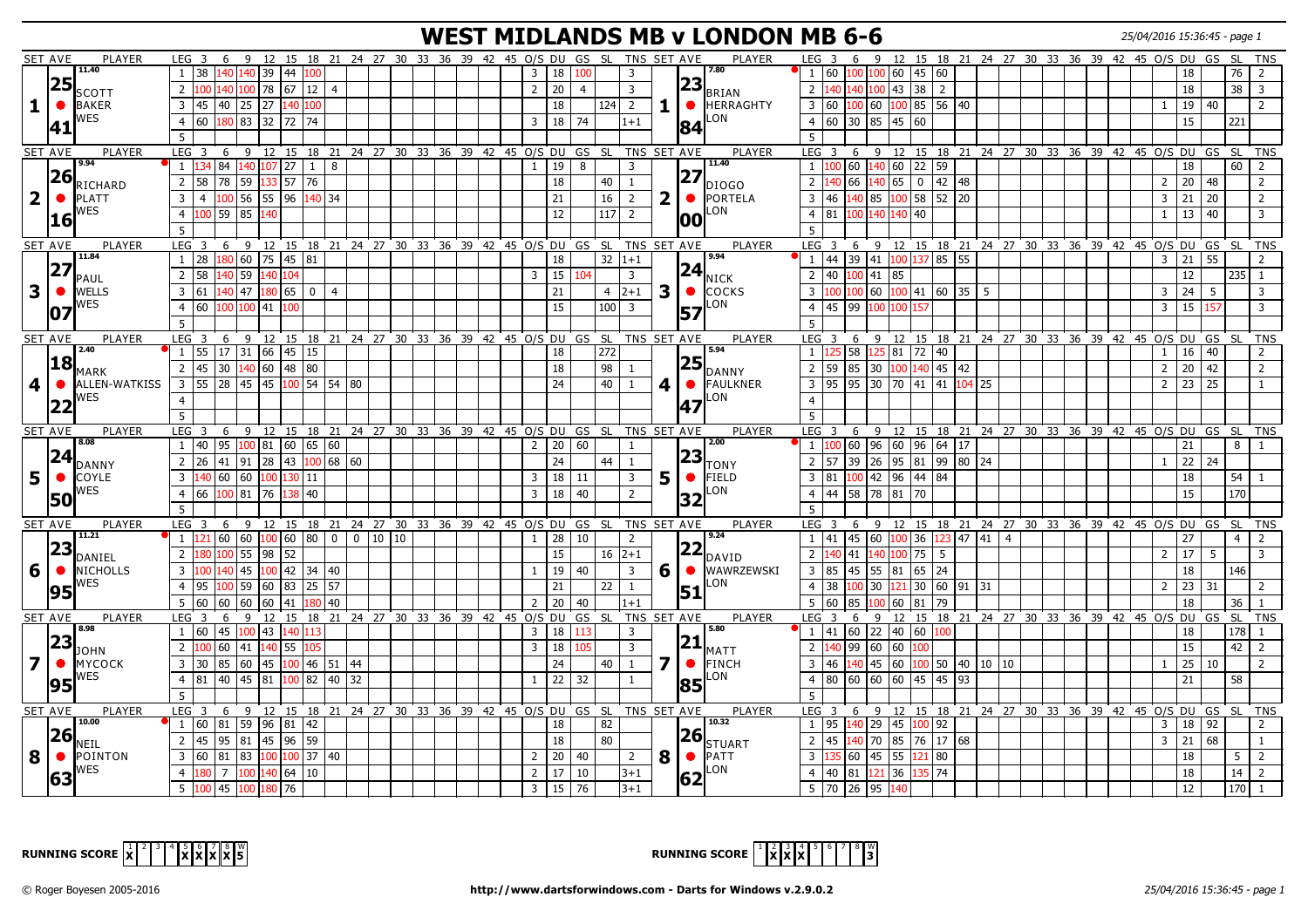#### **WEST MIDLANDS MB v LONDON MB 6-6** 25/04/2016 15:36:48 - page 2

|                           | SET AVE | PLAYER                 | LEG <sub>3</sub>     |                | q            | 12<br>15            |          | 18 21 24 27 30 |        |    |                                | 33 36 39 42 45 O/S DU GS SL |    |              |   |    |    |           | TNS SET AVE |          |    |    | PLAYER               | LEG <sub>3</sub> |                   |                 |                       |                    |           |                                           |         |    | 12 15 18 21 24 27 30 33 36 39 42 45 0/S DU |    |    |    |              |    | GS        | -SL       | . TNS      |
|---------------------------|---------|------------------------|----------------------|----------------|--------------|---------------------|----------|----------------|--------|----|--------------------------------|-----------------------------|----|--------------|---|----|----|-----------|-------------|----------|----|----|----------------------|------------------|-------------------|-----------------|-----------------------|--------------------|-----------|-------------------------------------------|---------|----|--------------------------------------------|----|----|----|--------------|----|-----------|-----------|------------|
|                           |         | 7.80                   | 45                   | 60 100         |              | 43<br>100           |          |                |        |    |                                |                             |    |              |   | 15 |    | 153       |             |          |    |    | 13.30                |                  | 1   45   43   125 |                 | $\leq 140$            |                    | 20 28     |                                           |         |    |                                            |    |    |    |              | 17 | 28        |           |            |
|                           | 23      | MARK                   |                      |                |              | 100 95 55 55 42     |          |                |        |    |                                |                             |    |              |   | 18 |    | 54        |             |          | 27 |    | ROBBIE               | 60               |                   |                 | 00 100 100 93 48      |                    |           |                                           |         |    |                                            |    |    |    | 3            | 18 | 48        |           |            |
| 9                         |         | ROLLINSON              | 3<br>60              | 45             |              | 41                  | 40 99    | 16             |        |    |                                |                             |    |              |   | 20 | 16 |           |             | 9        |    |    | HAIN                 | $3 \mid 41$      |                   |                 |                       | 45   55   36       |           |                                           |         |    |                                            |    |    |    |              | 21 |           | 24        |            |
|                           |         | <b>NES</b>             | 45<br>$\overline{4}$ | 45 60          |              | 140                 | 45 24    |                |        |    |                                |                             |    |              |   | 18 |    | 142       |             |          |    |    | LON                  | $\overline{4}$   |                   | 140   60        |                       | 80                 | 16        |                                           |         |    |                                            |    |    |    |              | 16 | 16        |           |            |
|                           | 31      |                        |                      |                |              |                     |          |                |        |    |                                |                             |    |              |   |    |    |           |             |          | 50 |    |                      |                  |                   |                 |                       |                    |           |                                           |         |    |                                            |    |    |    |              |    |           |           |            |
|                           | SET AVE | PLAYER                 | <b>LEG</b>           |                | q            | 12                  | 15       | 18 21          |        |    | 24 27 30 33 36 39 42 45 O/S DU |                             |    |              |   |    | GS | - SL      | TNS SET AVE |          |    |    | PLAYER               | <b>LEG</b>       |                   |                 | 12                    |                    |           |                                           |         |    | 15 18 21 24 27 30 33 36 39 42 45 0/S DU    |    |    |    |              |    | GS        | SL TNS    |            |
|                           |         | 13.36                  |                      |                |              | 140                 | $100$ 36 | 40             |        |    |                                |                             |    |              |   | 20 | 40 |           | 3           |          |    |    | $\sqrt{8.27}$        |                  | 60<br>58          |                 | 82                    | 58                 | 66        |                                           |         |    |                                            |    |    |    |              | 18 |           | 40        |            |
|                           | 23      |                        | 84                   | 0 <sup>0</sup> |              | 40                  | 00 41    |                |        |    |                                |                             |    |              |   | 18 |    | 76        |             |          | 23 |    |                      |                  | 8                 | 60              |                       | 157 181            |           | 155                                       |         |    |                                            |    |    |    | 3            | 21 | 55        |           |            |
|                           |         | PAUI                   |                      |                |              |                     |          |                |        |    |                                |                             |    |              |   |    |    |           |             |          |    |    | MICHAEL              |                  |                   |                 |                       |                    |           |                                           |         |    |                                            |    |    |    |              |    |           |           |            |
| 10                        |         | PRICE<br><b>NES</b>    | 95<br>3              | 45             | 60           |                     | 45 125   |                |        |    |                                |                             |    |              | 3 | 18 |    |           |             | 10       |    |    | <b>ARTISS</b><br>LON | 3                |                   | $\overline{60}$ | 125 60                | 60                 |           |                                           |         |    |                                            |    |    |    |              | 15 |           | 96        |            |
|                           | 55      |                        | l 60                 |                | 45           |                     | 16       | 0              | 30     |    |                                |                             |    |              |   | 24 |    |           |             |          | 69 |    |                      | $\overline{4}$   | 83                |                 | 81                    | $145$ <sup>1</sup> | 41        | $\begin{array}{c} \boxed{28} \end{array}$ | $56$ 26 |    |                                            |    |    |    |              | 25 | 26        |           |            |
|                           |         |                        |                      | 83             |              | 141<br>$ 99\rangle$ | 18       | 20             |        |    |                                |                             |    |              |   | 21 |    | 40        |             |          |    |    |                      | $5$ 85           | 160               |                 | l 60<br> 60           |                    | 25   79   | $\begin{array}{c} 32 \end{array}$         |         |    |                                            |    |    |    | 3            | 21 | 32        |           |            |
|                           | SET AVE | PLAYER                 | <b>LEG</b>           |                |              |                     | 18       |                | 24     | 27 | 33<br>30                       | 36                          | 39 | 42 45 0/S DU |   |    | GS | <b>SL</b> | TNS SET AVE |          |    |    | <b>PLAYER</b>        | <b>LEG</b>       |                   |                 |                       |                    |           | 21                                        | 24      | 27 | 30<br>33                                   | 36 | 39 |    | 42 45 0/S DU |    | <b>GS</b> | <b>SL</b> | <b>TNS</b> |
|                           |         | 8.57                   | 95                   |                | 60           |                     | 25 48    | $ 32$          |        |    |                                |                             |    |              | 3 | 21 | 32 |           |             |          |    |    | 4.60                 |                  | 60                |                 | 27                    | 58                 | 78 62     |                                           |         |    |                                            |    |    |    |              | 21 |           | 40        |            |
|                           | 27      | ASHE                   |                      | 181            | 64           | $ 92\rangle$        | 118 12   |                |        |    |                                |                             |    |              |   | 16 | 12 |           |             |          |    | 25 |                      | $2 \mid 84$      |                   | 100   58        | 125                   | 5.94               |           |                                           |         |    |                                            |    |    |    |              | 15 |           | 40        |            |
| $\vert\mathbf{11}\vert$ : |         | <b>KHAYAT</b>          | 3 <sup>1</sup>       | 100 100 52     |              |                     | 49<br>20 |                |        |    |                                |                             |    |              |   | 17 | 49 |           | $3 + 1$     |          |    |    | $\blacksquare$ IMBER | $\overline{3}$   | 70                |                 | 43 100 95 81 41       |                    |           |                                           |         |    |                                            |    |    |    |              | 18 |           | 71        |            |
|                           |         | <b>NES</b>             |                      |                |              |                     |          |                |        |    |                                |                             |    |              |   |    |    |           |             |          |    |    | <b>I</b> LON         |                  |                   |                 |                       |                    |           |                                           |         |    |                                            |    |    |    |              |    |           |           |            |
|                           | 83      |                        |                      |                |              |                     |          |                |        |    |                                |                             |    |              |   |    |    |           |             |          | 04 |    |                      | $5^{\circ}$      |                   |                 |                       |                    |           |                                           |         |    |                                            |    |    |    |              |    |           |           |            |
|                           | SET AVE | PLAYER                 | <b>LEG</b>           |                | $\mathbf{q}$ | 12                  | 18<br>15 | 21             | 24     | 27 | $30^{\circ}$                   | 33 <sup>°</sup><br>36       | 39 | 42 45 0/S DU |   |    | GS | <b>SL</b> | TNS SET AVE |          |    |    | PLAYER               | LEG              |                   |                 | 12<br>$\mathbf{q}$    | 15                 | 18 21     |                                           | 24      | 27 | $30^{\circ}$<br>33 <sup>°</sup>            | 36 | 39 | 42 | 45 O/S DU    |    | GS        | <b>SL</b> | <b>TNS</b> |
|                           |         | 5.59                   |                      | 100 41         |              | $140$ 40            |          |                |        |    |                                |                             |    |              |   | 15 |    | 80        | 3           |          |    |    | 11.40                |                  |                   |                 | 9                     | 32                 |           |                                           |         |    |                                            |    |    |    |              | 13 | 32        |           | $13 + 1$   |
|                           | רכו     |                        | 60                   | 58             | 60           | 60                  | 99 58    |                |        |    |                                |                             |    |              |   | 18 |    | 106       |             |          | 27 |    |                      |                  |                   |                 | 180                   | 58                 | 26 30     |                                           |         |    |                                            |    |    |    |              | 19 | 30        |           | $ 3+1 $    |
| 12 <sup>1</sup>           |         | <b>ROBERT</b><br>SMITH | 3<br>55              | 100 95         |              | <b>42</b>           | 40 30    |                | 119 10 |    |                                |                             |    |              |   | 24 |    | 10        |             | <b>2</b> |    |    | <b>STEVE</b><br>DAY  | $\overline{3}$   |                   |                 | l <b>00   45   44</b> |                    | 100 25 47 |                                           | 40      |    |                                            |    |    |    |              | 22 | 40        |           | 3          |
|                           |         |                        |                      |                |              |                     |          |                |        |    |                                |                             |    |              |   |    |    |           |             |          |    |    | LO۱                  |                  |                   |                 |                       |                    |           |                                           |         |    |                                            |    |    |    |              |    |           |           |            |
|                           | 93      |                        | $\overline{4}$       |                |              |                     |          |                |        |    |                                |                             |    |              |   |    |    |           |             |          | 83 |    |                      | $\overline{4}$   |                   |                 |                       |                    |           |                                           |         |    |                                            |    |    |    |              |    |           |           |            |
|                           |         |                        |                      |                |              |                     |          |                |        |    |                                |                             |    |              |   |    |    |           |             |          |    |    |                      | 5                |                   |                 |                       |                    |           |                                           |         |    |                                            |    |    |    |              |    |           |           |            |

| OP:            | t 27.83<br>(hava<br>мэнч                                                             | IOP.                 | Steve Day 27.83                                                                                                                                  |
|----------------|--------------------------------------------------------------------------------------|----------------------|--------------------------------------------------------------------------------------------------------------------------------------------------|
| <b>RUNNING</b> | ï " ŏ∣<br>`lxl<br>$\mathbb{C}^n$ SCORE $ x_1 $<br><u>Ivityivi</u> vi<br>$\cdot$  ^ ^ | <b>RUNNING SCORE</b> | $\mathbf{R}^{8}$ $\mathbf{X}^{10}$ $\mathbf{X}^{11}$ $\mathbf{X}^{12}$ $\mathbf{W}$<br><u>ivivivi</u><br>$\  \mathbf{v} \ $ a $\  \mathbf{v} \ $ |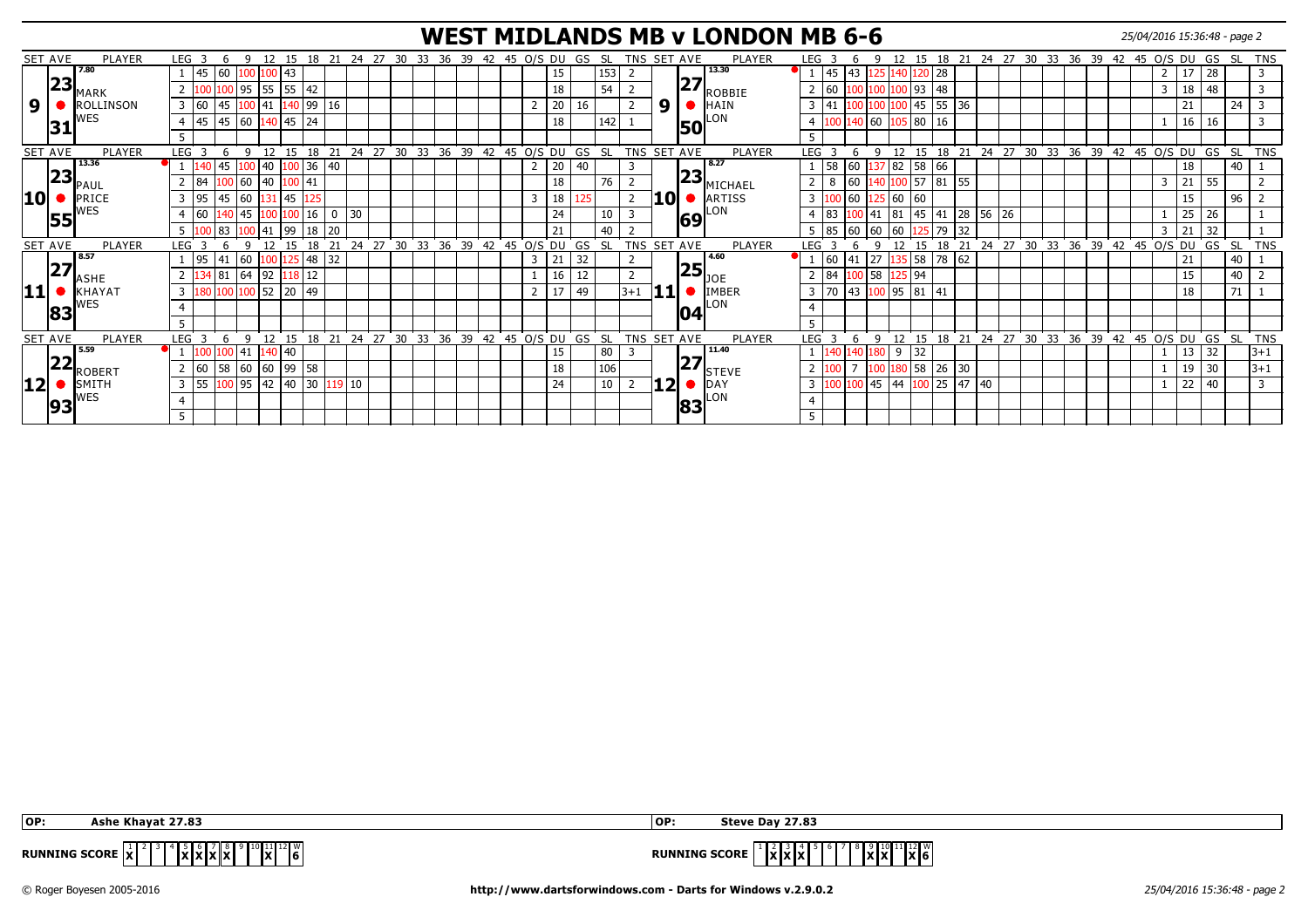# **WEST MIDLANDS MB v LONDON MB 6-6** 25/04/2016 15:36:50 - page 3

| <b>PLAYER</b>             |   | W/L LWON LOST |    |       | AVE  TAVE | <b>PTS</b> | DRTS | <b>TON</b> | $ TON+ $ | 180 | <b>TONS</b> | <b>PLAYER</b>    |   | W/L LWON LOST |          |       | <b>AVE TAVE</b> | <b>PTS</b> | <b>DRTS</b> | <b>TON</b> | $ TON+$ | 180 | TONS     |
|---------------------------|---|---------------|----|-------|-----------|------------|------|------------|----------|-----|-------------|------------------|---|---------------|----------|-------|-----------------|------------|-------------|------------|---------|-----|----------|
| Scott Baker               | W |               |    | 25.41 | 11.40     | 1880       | 74   |            |          |     | $9 + 1$     | Brian Herraghty  |   |               |          | 23.84 | 7.80            | 1669       | 70          |            |         |     |          |
| Richard Platt             |   |               |    | 26.16 | 9.94      | 1831       | 70   |            |          |     |             | Diogo Portela    | W |               |          | 27.00 | 11.40           | 1944       | 72          |            |         |     |          |
| Paul Wells                |   |               |    | 27.07 | 11.84     | 1868       | 69   |            |          |     | $9 + 2$     | Nick Cocks       | W |               |          | 24.57 | 9.94            | 1769       | 72          |            |         |     |          |
| <b>Mark Allen-Watkiss</b> |   |               |    | 18.22 | 2.40      | 1093       | 60   |            |          |     |             | Danny Faulkner   | W |               | $\Omega$ | 25.47 | 5.94            | 1503       | 59          |            |         |     |          |
| Danny Coyle               | W |               |    | 24.50 | 8.08      | 1960       | 80   |            |          |     |             | Tony Field       |   |               |          | 23.32 | 2.00            | 1772       | 76          |            |         |     |          |
| Daniel Nicholls           | W |               |    | 23.95 | 11.21     | 2467       | 103  |            |          |     | $9 + 2$     | David Wawrzewski |   |               |          | 22.51 | 9.24            | 2319       | 103         |            |         |     |          |
| John Mycock               | W |               |    | 23.95 | 8.98      | 1964       | 82   |            |          |     |             | l Matt Finch     |   |               |          | 21.85 | 5.80            | 1726       | 79          |            |         |     |          |
| Neil Pointon              | W |               |    | 26.63 | 10.00     | 2343       | 88   |            |          |     | $8 + 2$     | Stuart Patt      |   |               |          | 26.62 | 10.32           | 2316       | 87          |            |         |     |          |
| <b>Mark Rollinson</b>     |   |               |    | 23.31 | 7.80      | 1655       |      |            |          |     |             | Robbie Hain      | W |               |          | 27.50 | 13.30           | 1980       | 72          |            |         |     |          |
| Paul Price                |   |               |    | 23.55 | 13.36     | 2379       | 101  | 10         |          |     |             | Michael Artiss   | W |               |          | 23.69 | 8.27            | 2369       | 100         |            |         |     |          |
| Ashe Khayat               | W |               |    | 27.83 | 8.57      | 1503       | 54   |            |          |     | $7+1$       | Joe Imber        |   |               |          | 25.04 | 4.60            | 1352       | 54          |            |         |     |          |
| Robert Smith              |   |               |    | 22.93 | 5.59      | 1307       | 57   |            |          |     |             | Steve Day        | W |               | 0        | 27.83 | 11.40           | 1503       | 54          |            |         |     | $9 + 2$  |
| <b>TOTALS</b>             |   | 23            | 25 | 24.48 | 0.00      | 22250      | 909  | 62         |          | R   | $91 + 8$    | <b>TOTALS</b>    | D | 25            | 23       | 24.75 | 0.00            | 22222      | 898         | 61         | 22      |     | $85 + 2$ |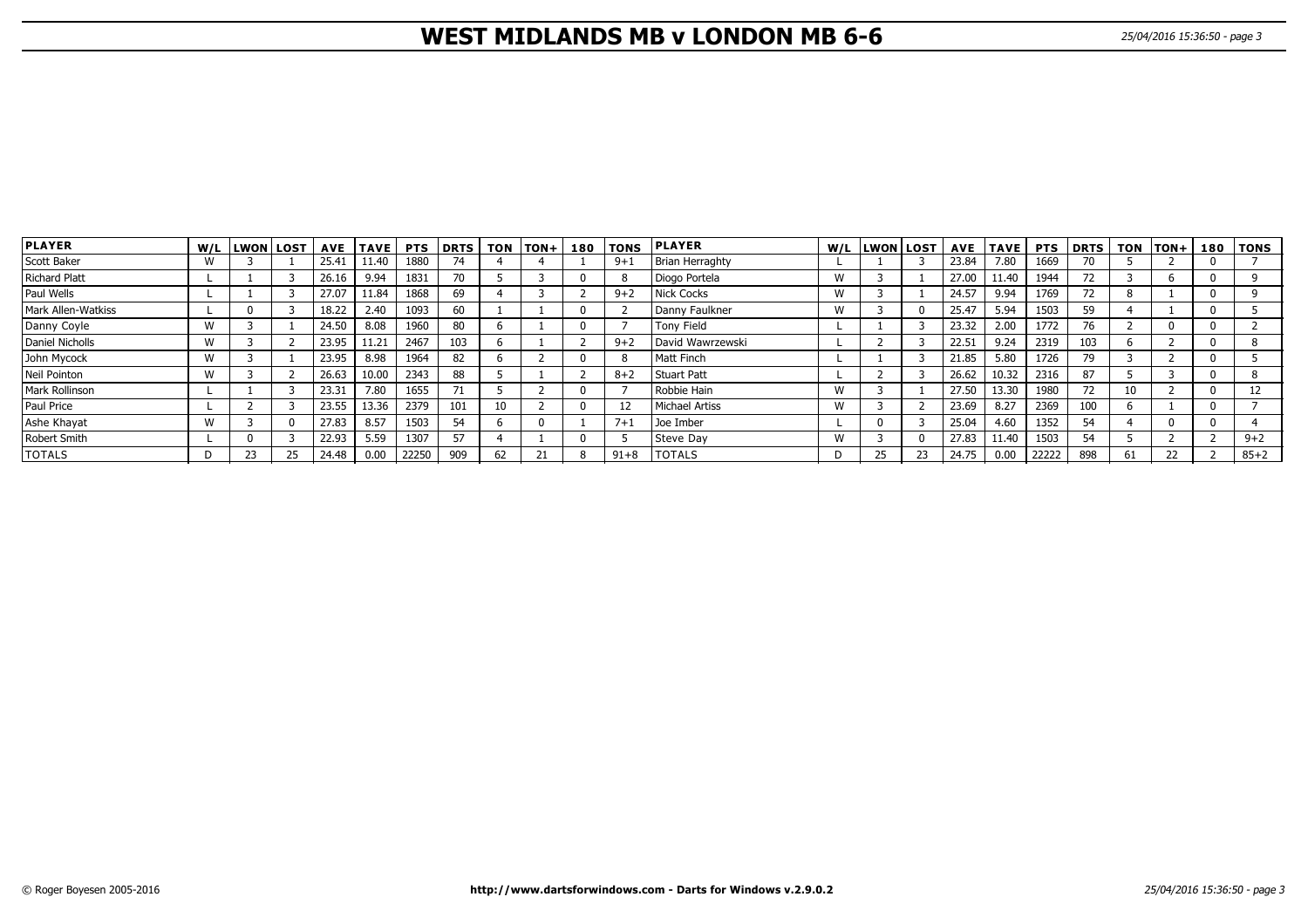#### **WEST MIDLANDS WB v LONDON WB 3-3** 25/04/2016 15:36:57 - page 1

|   | <b>SET AVE</b> | PLAYER                      | LEG 3<br>6                                 | - 9                                                                                                                  | 12 15 18 21                                                  |                     |                 | 24 27 30 33 36 39 42 45 O/S DU GS SL TNS SET AVE             |                |              |                                  |                       |                      |                |   | <b>PLAYER</b>                   | LEG <sub>3</sub><br>q                                                                                            | 12 15 18 21 24 27 30 33 36 39 42 45 O/S DU GS SL |             |                            |        |                |                |                |              |                       | TNS             |
|---|----------------|-----------------------------|--------------------------------------------|----------------------------------------------------------------------------------------------------------------------|--------------------------------------------------------------|---------------------|-----------------|--------------------------------------------------------------|----------------|--------------|----------------------------------|-----------------------|----------------------|----------------|---|---------------------------------|------------------------------------------------------------------------------------------------------------------|--------------------------------------------------|-------------|----------------------------|--------|----------------|----------------|----------------|--------------|-----------------------|-----------------|
|   |                | 3.45                        | 28<br>l 95                                 | 81<br>45<br>26                                                                                                       | 41                                                           | 55<br>67            | 63              |                                                              |                |              | 3                                | 27                    | 63                   |                |   | 2.00                            | 60<br>60<br>60<br> 43<br>66                                                                                      | 80  <br> 73                                      | 39          | 15                         |        |                |                |                | 27           |                       |                 |
|   | 14             |                             | $\overline{2}$<br> 41                      | 26<br>40 45                                                                                                          | 43                                                           | 26 45               | 44 51           | l o                                                          |                |              |                                  | 33                    | 40                   |                |   | $\mathbf{14}\vert_{\text{DEE}}$ | 30<br>35<br>26<br>90                                                                                             | 24   60   60   50   46                           |             |                            | 40  40 |                |                | $\overline{2}$ | 32 40        |                       |                 |
|   |                | CLAIRE                      |                                            |                                                                                                                      |                                                              |                     |                 |                                                              |                |              |                                  |                       |                      |                |   |                                 |                                                                                                                  |                                                  |             |                            |        |                |                |                |              |                       |                 |
|   |                | <b>HOBBS</b>                | 3 26<br>45                                 | 120 60 36                                                                                                            |                                                              | $125$ 32 17         | 20 10           | $\overline{0}$                                               | 0 <sup>1</sup> | 5            |                                  | 39                    | 5                    | $\overline{2}$ |   | $\bigcirc$ BELCHER              | 43 61 45 26 45 85 81 33 49 17 0                                                                                  |                                                  |             |                            |        | $\mathbf 0$    | 88             | $\overline{2}$ | $41 \quad 8$ |                       |                 |
|   | 108            | WES                         | 4 60 55 26 26 60 26 60 41 83 48            |                                                                                                                      |                                                              |                     |                 | l o                                                          | $\overline{0}$ | $\mathbf{0}$ |                                  | 39                    | 16                   |                |   | LON<br>59                       | 4 81<br>$\boxed{41}$ $\boxed{13}$ $\boxed{41}$ $\boxed{100}$ $\boxed{100}$ $\boxed{39}$ $\boxed{46}$ $\boxed{2}$ |                                                  |             |                            | 19 17  | $\overline{0}$ | $\overline{2}$ |                | 37           | $\overline{2}$        | 2               |
|   |                |                             | 5                                          |                                                                                                                      |                                                              |                     |                 |                                                              |                |              |                                  |                       |                      |                |   |                                 |                                                                                                                  |                                                  |             |                            |        |                |                |                |              |                       |                 |
|   | <b>SET AVE</b> | PLAYER                      | LEG <sub>3</sub>                           | 6 9 12 15 18 21 24 27 30 33 36 39 42 45 O/S DU GS SL TNS SET AVE                                                     |                                                              |                     |                 |                                                              |                |              |                                  |                       |                      |                |   | PLAYER                          | 6 9 12 15 18 21 24 27 30 33 36 39 42 45 O/S DU GS SL TNS<br>LEG <sub>3</sub>                                     |                                                  |             |                            |        |                |                |                |              |                       |                 |
|   |                | 0.00                        | 85<br> 41                                  | $31$ 40 52 45 87<br>44                                                                                               |                                                              |                     |                 | $6 \mid 54 \mid 16$                                          |                |              | $\overline{2}$                   | 32                    | 16                   |                |   | 6.40                            | $30$ 43 41 30 140 45 41 41 27 27                                                                                 |                                                  |             |                            |        |                |                |                | 30           |                       | $36$   1        |
|   | 14             | <b>KIRSTY</b>               | 85<br>145<br>$\overline{2}$                | 26<br>32 68 45                                                                                                       |                                                              | 45 84               | $51$ 0          |                                                              | 6   14         |              | 2                                | 35                    | 14                   |                |   | <b>15</b><br>NIKKI              | 58<br> 41  80  41  60  84  80   0<br>41<br>$\overline{2}$                                                        |                                                  |             |                            | $11$ 0 | $\mathbf{0}$   |                |                | 36           | 5                     |                 |
| 2 |                | <b>SHAUGHNESSY</b>          | 3<br>145<br>45                             | <b>43</b><br> 26  40                                                                                                 | 66 45 27                                                     |                     | 38              |                                                              |                |              |                                  | 27                    | 126                  |                | ר | PATTEN                          | 100 45 60<br>22<br>$\overline{3}$<br>145<br>81                                                                   |                                                  | $100$ 40    | $\frac{1}{8}$              |        |                |                | 2              | 26           | - 8                   | 2               |
|   |                | <b>NES</b>                  | 22<br>30<br>$\overline{4}$                 | 80<br>30   28                                                                                                        | 55                                                           | 84 <br>11           | 33 52           |                                                              |                |              |                                  | 30                    | 76                   |                |   | LON                             | 22<br>29<br>85                                                                                                   | 65<br>l 28                                       | 41          | $\overline{\phantom{0}}$ 0 | 15 16  |                |                | 3              | 33           | 16                    | 2               |
|   | 167            |                             |                                            |                                                                                                                      |                                                              |                     |                 |                                                              |                |              |                                  |                       |                      |                |   |                                 |                                                                                                                  |                                                  |             |                            |        |                |                |                |              |                       |                 |
|   |                |                             | 160<br>5<br>41                             | 15 67<br>70                                                                                                          | 47 71 27                                                     |                     | $45 \mid 32$    | 126                                                          |                |              | $\overline{3}$                   | $\overline{33}$       | 26                   |                |   |                                 | 45<br>180<br>$5^{\circ}$<br>45                                                                                   | 62   60<br>00                                    | 45          | $\overline{0}$<br>37       |        |                |                |                | 30           | 20                    | $\perp$ 1       |
|   | <b>SET AVE</b> | PLAYER<br>8.25              | LEG <sub>3</sub><br>6                      | $\mathbf{q}$                                                                                                         |                                                              |                     |                 | 12 15 18 21 24 27 30 33 36 39 42 45 0/S DU GS SL             |                |              |                                  |                       |                      | TNS SET AVE    |   | PLAYER<br>5.90                  | LEG <sub>3</sub><br>$\mathbf{q}$<br>6                                                                            | 12 15 18 21 24 27 30 33 36 39 42 45 O/S DU GS    |             |                            |        |                |                |                |              |                       | SL TNS          |
|   | 18             |                             | 45<br>100                                  | 66 28<br>100                                                                                                         | 28 44 54 36                                                  |                     |                 |                                                              |                |              |                                  | 25                    | 36                   |                |   | <b>19</b>                       | 45 60<br>85<br>18<br>$\overline{7}$                                                                              | 45 60                                            | 85 56       |                            |        |                |                |                | 27           | 40                    |                 |
|   |                | HEATHER                     | l 22<br>$\overline{2}$<br>45               | 43  28<br>100                                                                                                        | $36 \mid 36 \mid 85$                                         |                     | $\boxed{58}$ 48 |                                                              |                |              | $\overline{3}$                   | 30                    | 48                   |                |   | LYNNE                           | 45<br>$-41$<br>145<br>76<br>45                                                                                   | 140 27                                           | $42$ 0      |                            |        |                |                |                | 27           | 40 <sup>1</sup>       |                 |
| 3 |                | WRIGHT                      | 3 41                                       | $\overline{75}$<br>41                                                                                                | 47                                                           |                     |                 |                                                              |                |              |                                  | 18                    | 72                   | $\overline{2}$ | 3 | BIONDINI                        | 80<br>66<br>$\overline{3}$<br>26<br>125 68                                                                       | 100 36                                           |             |                            |        |                |                | $\overline{2}$ | 20 36        |                       | $\overline{2}$  |
|   | 91             | <b>NES</b>                  | $\overline{4}$<br>100 41                   | 36<br>100 60                                                                                                         |                                                              | $9 \mid 41 \mid 32$ |                 |                                                              |                |              |                                  | 24                    | 82                   |                |   | LON<br>56                       | 85<br> 60   50   66<br>41<br>$\overline{4}$                                                                      | 100 67 32                                        |             |                            |        |                |                | $\overline{2}$ | $23 \mid 32$ |                       |                 |
|   |                |                             | $5 \vert 100 \vert 70$                     | 44                                                                                                                   | 26  24  43  42  89                                           |                     |                 |                                                              |                |              |                                  | 24                    | 63                   |                |   |                                 | $5\,$ 60<br>65<br>125 45                                                                                         | 45 45 41 19 56                                   |             |                            |        |                |                | $\overline{3}$ | 56<br>27     |                       |                 |
|   | <b>SET AVE</b> | PLAYER                      | LEG <sub>3</sub><br>6                      | $\mathsf{q}$                                                                                                         |                                                              |                     |                 | 12 15 18 21 24 27 30 33 36 39 42 45 O/S DU GS SL TNS SET AVE |                |              |                                  |                       |                      |                |   | PLAYER                          | LEG <sub>3</sub><br>6<br>$\mathsf{Q}$                                                                            | 12 15 18 21 24 27 30 33 36 39 42 45 0/S DU GS SL |             |                            |        |                |                |                |              |                       | <b>TNS</b>      |
|   |                | 5.40                        | 45<br>l 41<br>1                            | 85                                                                                                                   | $\begin{bmatrix} 60 & 30 & 100 & 60 & 70 & 10 \end{bmatrix}$ |                     |                 |                                                              |                |              | $\overline{2}$                   | 26                    | 10                   |                |   | 6.64                            | 81<br>$\overline{3}$<br>45<br>45                                                                                 | 125 60 28 74                                     |             |                            |        |                |                |                | 24           | 40                    |                 |
|   | 18             |                             | 2 81                                       | $\boxed{45}$ $\boxed{45}$ $\boxed{62}$ $\boxed{41}$ $\boxed{45}$ $\boxed{95}$                                        |                                                              |                     |                 |                                                              |                |              |                                  | 21                    | 87                   |                |   | <b>18</b>                       | 00 36 45 118 29 33 40                                                                                            |                                                  |             |                            |        |                |                |                | $22 \mid 40$ |                       | $\overline{3}$  |
| 4 |                |                             |                                            |                                                                                                                      |                                                              |                     |                 |                                                              |                |              |                                  |                       |                      |                |   | <b>KELLY</b>                    |                                                                                                                  |                                                  |             |                            |        |                |                |                |              |                       |                 |
|   |                | <b>SHELLBIE</b>             |                                            |                                                                                                                      |                                                              |                     |                 |                                                              |                |              |                                  |                       |                      |                |   |                                 |                                                                                                                  |                                                  |             |                            |        |                |                |                |              |                       |                 |
|   |                | <b>SIMMONS</b>              | $26$ 60<br>3 60                            |                                                                                                                      | 100 140 55 20 40                                             |                     |                 |                                                              |                |              |                                  | 22                    | 40                   | $\overline{2}$ | 4 | <b>ILIVETT</b><br>$\bullet$     | 60<br>LOO   59<br>$30$ 32 41<br>$\overline{3}$                                                                   | $ 19\rangle$                                     |             |                            |        |                |                |                | 21           | $160$   1             |                 |
|   | 98             | NES                         | 22<br>41<br>$\overline{4}$                 | 36                                                                                                                   |                                                              |                     |                 | 100 45 24 100 13 60 20 40                                    |                |              | 2                                | 32                    | 40                   | $\overline{2}$ |   | LON                             | 80<br>85<br>$\overline{4}$                                                                                       |                                                  |             | 4                          | 2      |                |                |                | 33           | $\overline{2}$        |                 |
|   |                |                             | 5                                          |                                                                                                                      |                                                              |                     |                 |                                                              |                |              |                                  |                       |                      |                |   |                                 | 5                                                                                                                |                                                  |             |                            |        |                |                |                |              |                       |                 |
|   | <b>SET AVE</b> | PLAYER                      | LEG <sub>3</sub><br>6                      | - 9                                                                                                                  |                                                              |                     |                 | 12 15 18 21 24 27 30 33 36 39 42 45 O/S DU GS SL TNS SET AVE |                |              |                                  |                       |                      |                |   | PLAYER                          | 9 12 15 18 21 24 27 30 33 36 39 42 45 0/S DU GS<br>LEG <sub>3</sub><br>- 6                                       |                                                  |             |                            |        |                |                |                |              | ` SL                  | TN <sub>S</sub> |
|   |                | 0.00                        | 145<br>60<br>$\mathbf{1}$                  | 85                                                                                                                   | $\boxed{45}$ 60 83 59                                        | 164                 |                 |                                                              |                |              | 3                                | 24                    | 64                   |                |   | 7.06                            | 28<br>85<br> 60  60 <mark> 100</mark>  35  32  51                                                                |                                                  |             |                            |        |                |                |                | 24           | 50 <sub>1</sub>       |                 |
|   | 15             |                             | 45<br>2 41                                 | 62<br>21 30 22                                                                                                       |                                                              | 45 41 30            |                 |                                                              |                |              |                                  | 27                    | 164                  |                |   | $19$ SHAZ                       | 100 60 41<br>36<br>60                                                                                            | $\sqrt{45}$ $\sqrt{40}$ $\sqrt{97}$ $\sqrt{22}$  |             |                            |        |                |                | 2              | $26$ 22      |                       |                 |
|   |                | <b>JACQUELINE</b><br>MAIDEN | 3 26<br>81                                 | $\sqrt{45}$<br>$15$ 43 45 43 60                                                                                      |                                                              |                     |                 |                                                              |                |              |                                  | 24                    | 143                  |                |   | DEBOO                           | 85<br>$\overline{3}$                                                                                             | $25 \mid 44 \mid 63 \mid 32 \mid$                | $\mathbf 0$ | 17                         |        |                |                | $\overline{2}$ | 26           | $\overline{7}$        | 2               |
|   |                | NES                         | $\overline{4}$                             |                                                                                                                      |                                                              |                     |                 |                                                              |                |              |                                  | 24                    | 121                  |                | 5 | <b>COSTELLO</b>                 | $\overline{4}$                                                                                                   |                                                  |             |                            |        |                |                | $\overline{3}$ | $24 \mid 14$ |                       | 2               |
|   | 92             |                             |                                            |                                                                                                                      |                                                              |                     |                 |                                                              |                |              |                                  |                       |                      |                |   | <b>54</b> LON                   | 43<br><mark>121</mark> 81 140 32 44 26 14<br>$-5$                                                                |                                                  |             |                            |        |                |                |                |              |                       |                 |
|   |                |                             | 5                                          |                                                                                                                      |                                                              |                     |                 |                                                              |                |              |                                  |                       |                      |                |   |                                 |                                                                                                                  |                                                  |             |                            |        |                |                |                |              |                       |                 |
|   | <b>SET AVE</b> | PLAYER<br>3.00              | LEG <sub>3</sub><br>160                    | 6 9 12 15 18 21 24 27 30 33 36 39 42 45 0/S DU GS SL TNS SET AVE                                                     |                                                              |                     |                 | $\overline{0}$                                               |                |              |                                  |                       | 8                    |                |   | PLAYER<br>4.74                  | .<br>9 12 15 18 21 24 27 30 33 36 39 42 45 O/S DU GS SL TNS<br>LEG $3\quad 6$                                    |                                                  |             |                            |        |                |                |                |              |                       |                 |
|   | <b>16</b>      |                             | $60 \ 36$                                  |                                                                                                                      | $100$ 26 60 85 46                                            |                     | $12 \mid 8$     |                                                              |                |              |                                  | 33                    |                      |                |   | <u> 16</u>                      | 60<br>$115 +$<br> 39  60  26  30  36  60  95  40  40                                                             |                                                  |             |                            |        |                |                |                | 31           | 40                    |                 |
|   |                | SAMANTHA                    | 145<br>45<br>$\overline{2}$                | 50<br> 45 41                                                                                                         | 27                                                           | 70 41               | 21              |                                                              |                |              |                                  | 27                    | 116                  |                |   | JANE                            | 95<br>66<br>64<br>$ 19\rangle$<br>41                                                                             | $66$ 118 20 0                                    |             | 12                         |        |                |                | $\overline{3}$ | $30 \mid 12$ |                       |                 |
| 6 |                | MAIDEN                      | 3 60                                       | $\boxed{40}$ $\boxed{41}$ $\boxed{60}$ $\boxed{45}$ $\boxed{60}$ $\boxed{61}$ $\boxed{41}$ $\boxed{43}$ $\boxed{50}$ |                                                              |                     |                 |                                                              |                |              | 2                                | 29                    | 50                   |                | 6 | $\bigcirc$ BIGGS                | 98 32 39 81 82 42 30 5<br>3 87                                                                                   |                                                  |             |                            |        |                |                |                | 27           | 5                     |                 |
|   | 109            | WES                         | 145<br>80<br>$\overline{4}$<br>5   95   21 | 45<br>$100$ 81 41 60 63 40                                                                                           | 41 100 41 41 60                                              |                     | $32$ 0          | 12                                                           | $\overline{4}$ |              | $\overline{3}$<br>$\overline{2}$ | $\overline{36}$<br>23 | $\overline{4}$<br>40 |                |   | LON<br><b>08</b>                | 26<br>$ 24\rangle$<br>21<br>5 41 41 26 22 26                                                                     | 135 45                                           |             |                            |        | $\overline{4}$ |                |                | 36<br>21     | $\overline{4}$<br>165 | $\overline{2}$  |

 **OP: Shellbie Simmons 18.98 OP: Lynne Biondini 19.56**